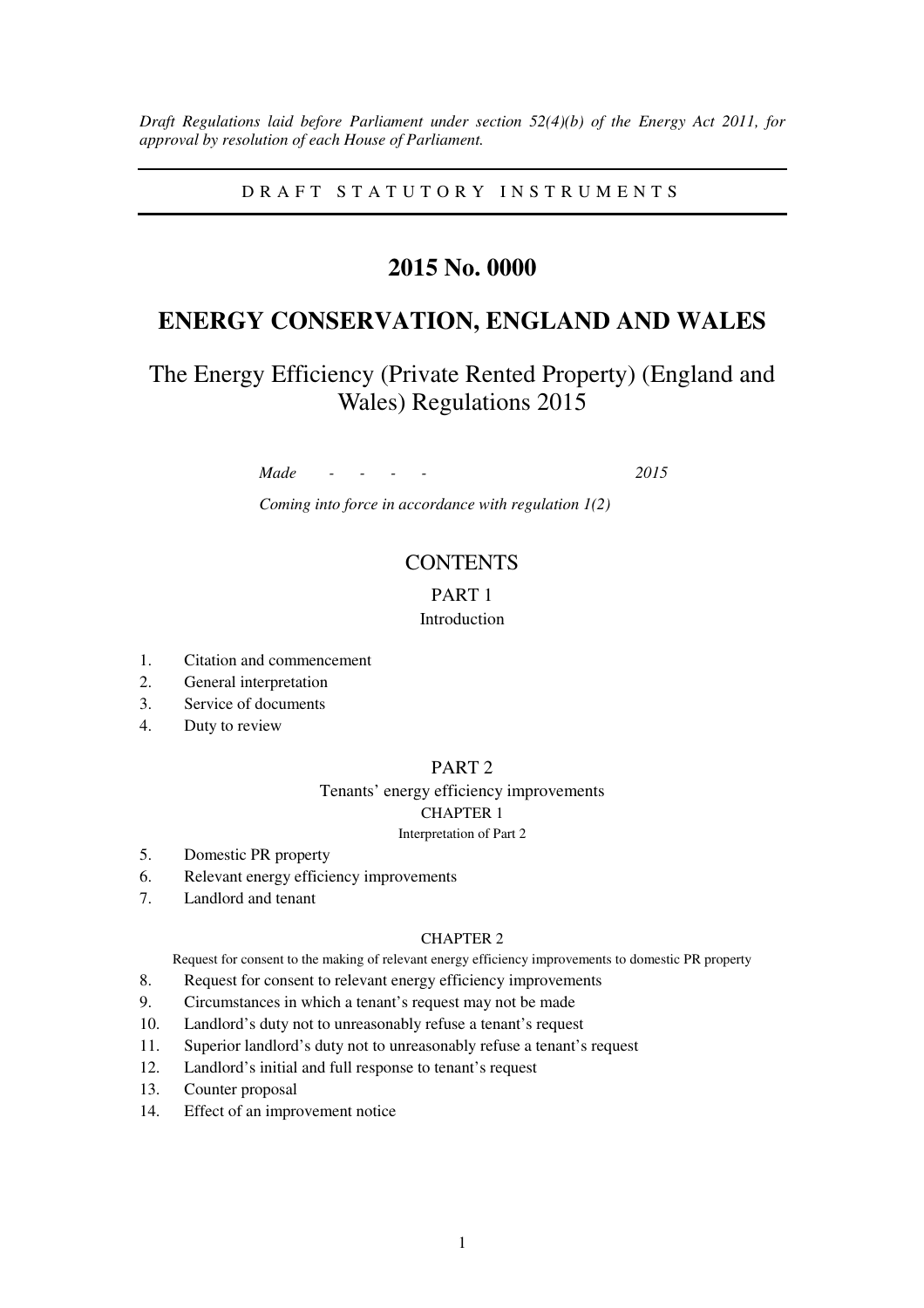## CHAPTER 3

#### Exemptions

- 15. Consent exemption
- 16. Devaluation exemption

## CHAPTER 4

## Enforcement

- 17. Application to the First-tier Tribunal
- 18. Determination of an application

## PART 3

## Minimum level of energy efficiency CHAPTER 1

#### Interpretation of Part 3

- 19. Domestic PR property
- 20. Non-domestic PR property
- 21. Landlord and tenant
- 22. Sub-standard property

## CHAPTER 2

- Domestic PR property falling below the minimum level of energy efficiency
- 23. Prohibition on letting of sub-standard property
- 24. Relevant energy efficiency improvements
- 25. Relevant energy efficiency improvements undertaken
- 26. Sub-standard property let in breach of these Regulations

## CHAPTER 3

## Non-domestic PR property falling below the minimum level of energy efficiency

- 27. Prohibition on letting of sub-standard non-domestic PR property
- 28. Relevant energy efficiency improvements
- 29. Relevant energy efficiency improvements undertaken
- 30. Sub-standard property let in breach of these Regulations

## CHAPTER 4

#### Exemptions – domestic and non-domestic PR property

- 31. Consent exemption
- 32. Devaluation exemption
- 33. Temporary exemption in certain circumstances

#### CHAPTER 5

Enforcement Authorities and Compliance – domestic and non-domestic PR property

- 34. Enforcement authorities
- 35. Authorised officers
- 36. PRS Exemptions Register
- 37. Compliance notices

#### CHAPTER 6

## Penalties – domestic and non-domestic PR property

- 38. Penalty notices
- 39. Publication penalty
- 40. Breaches in relation to domestic PR property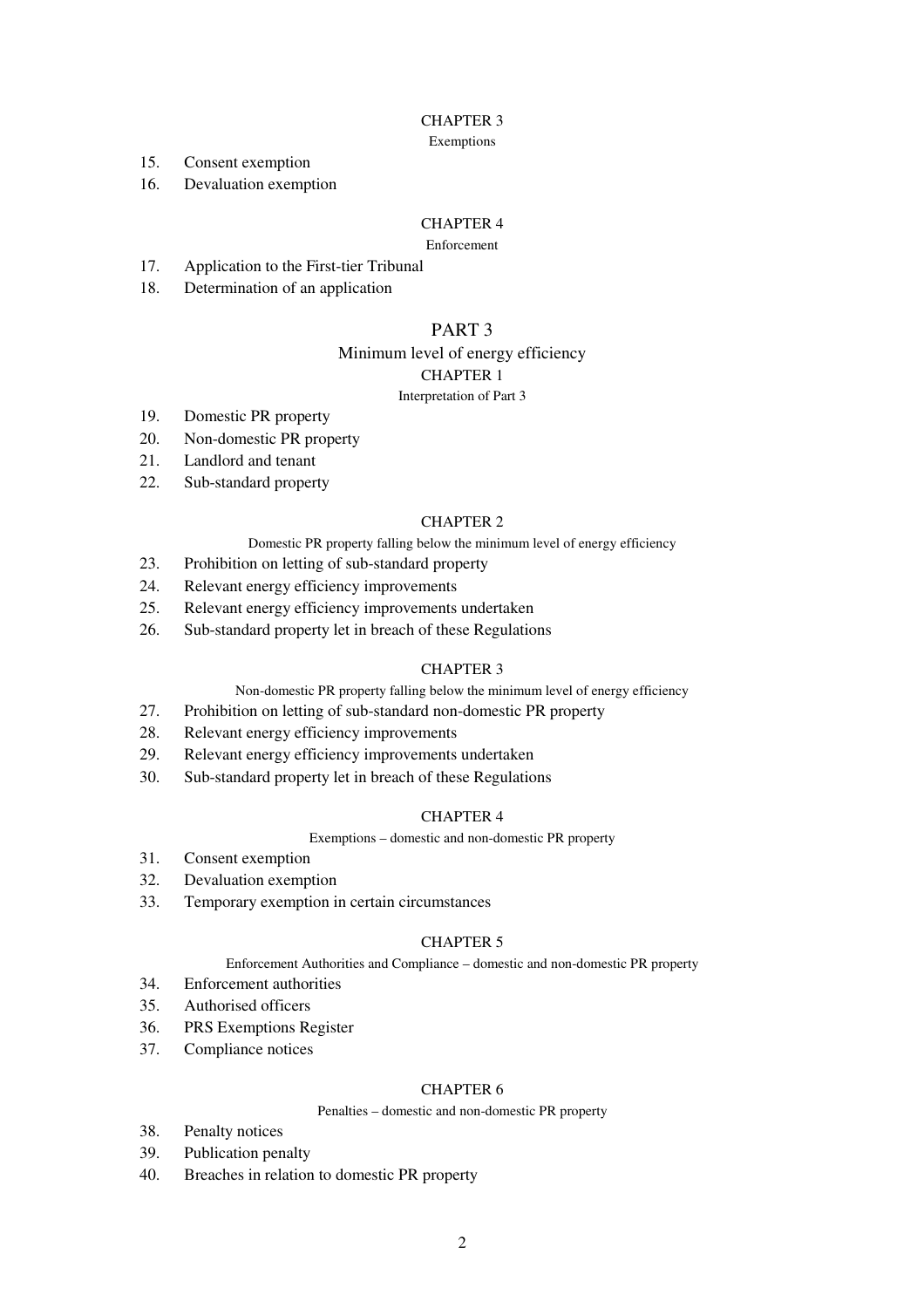- 41. Breaches in relation to non-domestic PR property
- 42. Reviews, waiving and modification of penalties

## CHAPTER 7

Appeals and recovery of financial penalties – domestic and non-domestic PR property

- 43. Appeals
- 44. Effect and determination of Appeal
- 45. Recovery of financial penalty

SCHEDULE — Information to be registered on the PRS Exemptions Register

The Secretary of State for Energy and Climate Change makes the following Regulations in exercise of the powers conferred by sections  $43(1)$  and  $(4)$ ,  $44$ ,  $45(1)$ ,  $(2)$ ,  $(4)$ ,  $(5)(a)$  and (b) and (d) to (f), and (6), 46(1) and (4), 47, 48(1), (2) and (3)(a), (b) and (d), 49(1) and (4), 50, 51(1) to (5) and 52(1) of the Energy Act 2011(**a**), and section 14A of the Interpretation Act 1978(**b**).

In accordance with section 52(7)(**c**) of the Energy Act 2011 the Secretary of State has consulted with the Welsh Ministers.

In accordance with section 52(4)(b) of the Energy Act 2011 a draft of this instrument has been laid before Parliament and approved by a resolution of each House of Parliament.

# PART 1

## Introduction

## **Citation and commencement**

**1.**—(1) These Regulations may be cited as the Energy Efficiency (Private Rented Property) (England and Wales) Regulations 2015.

(2) This Part and Part 2 come into force on 1st April 2016, and Part 3 comes into force on 1st October 2016.

## **General interpretation**

**2.**—(1) In these Regulations—

"the Act" means the Energy Act 2011;

"approved methodology" means the methodology of calculation of the energy performance of buildings, approved by the Secretary of State in accordance with regulation 24(1) of the Building Regulations 2010(**d**);

<sup>(</sup>**a**) 2011 c.16.

<sup>(</sup>**b**) 1978 c.30. Section 14A was inserted by section 59(2) of the Enterprise and Regulatory Reform Act 2013 (c.24).

<sup>(</sup>**c**) Section 52(7) requires the Secretary of State to consult with Welsh Ministers before making regulations under Chapter 2 of Part 1 of the Energy Act 2011 ("the Act") which apply to domestic PR properties situated in Wales.

<sup>(</sup>**d**) S.I. 2010/2214, amended by S.I.s 2011/1515, 2012/718, 2012/3119, 2013/10, 2013/747, 2014/110 and 2014/579.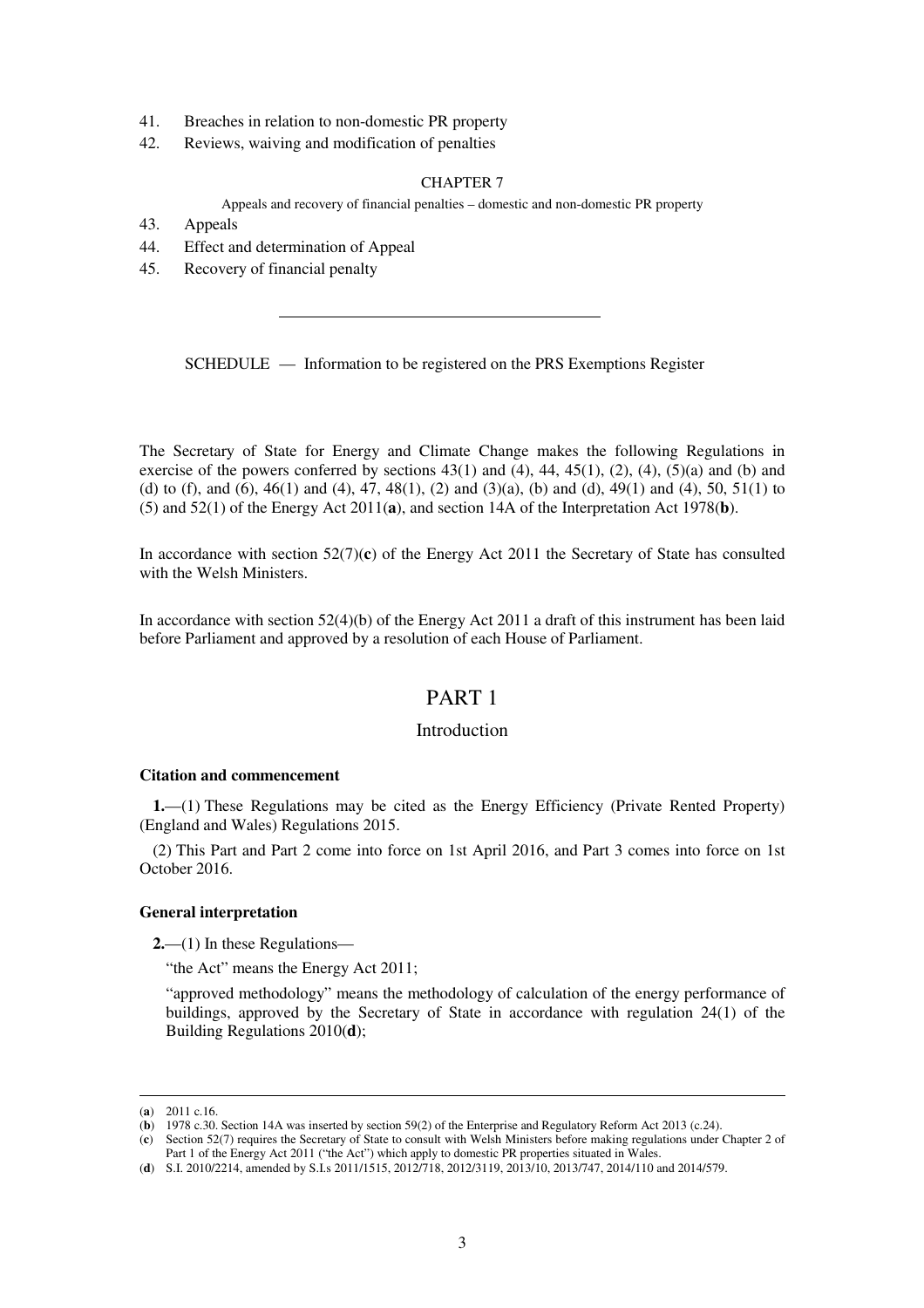"building" means a roofed construction having walls, for which energy is used to condition the indoor climate;

"building unit" has the meaning given in regulation  $2(1)$  of the EPB Regulations;

"central government" has the meaning given in regulation 2 of the Energy Efficiency (Eligible Buildings) Regulations 2013, with the modification that the Scottish Ministers and the Northern Ireland departments are not competent authorities(**a**);

"compliance notice" means a notice which complies with regulation 37;

"counter proposal" means a notice which complies with regulation 13;

"domestic PR property"—

- (a) has the meaning given in regulation 5 for the purposes of Part 2,
- (b) has the meaning given in regulation 19 for the purposes of Part 3;

"energy bill" has the meaning given in regulation 5 of the Framework Regulations;

"energy efficiency improvement", in relation to a property, means—

- (a) a measure for improving efficiency in the use of energy in the property, or
- (b) where indicated, a measure installed for the purposes of enabling the supply of gas through a service pipe to the property in any case where the property—
	- (i) is not fuelled by mains gas, and
	- (ii) is situated within 23 metres from a relevant main of a gas transporter;

"energy performance indicator" has the meaning given in regulation 11 of the EPB Regulations;

"enforcement authority" has the meaning given in regulation 34(1);

"the EPB Regulations" means the Energy Performance of Buildings (England and Wales) Regulations 2012(**b**);

"the Framework Regulations" means the Green Deal Framework (Disclosure, Acknowledgment, Redress etc.) Regulations 2012(**c**);

"gas" has the meaning given in section 90(1) of the Act;

"gas transporter" has the meaning given in section 7(1) of the Gas Act 1986(**d**);

"green deal installer" means a person authorised to act as a green deal installer in accordance with regulation 8 of the Framework Regulations;

"green deal report" means a report produced pursuant to a qualifying assessment;

"improvement notice" means a notice served under section 11 or section 12 of the Housing Act 2004(**e**) where—

- (a) the time for compliance with the notice has not expired, or
- (b) the notice has been appealed, and the appeal has not been determined;

"independent", in relation to a person, means—

- (a) where a landlord or a superior landlord is an individual, a person who is not a spouse or civil partner of that landlord or that superior landlord (as the case may be), or
- (b) where a landlord or a superior landlord is not an individual, a person who is not, and has not been in the last 12 months—

<sup>&</sup>lt;u>.</u> (**a**) S.I. 2013/3220. That is, the Secretary of State in relation to England, the Welsh Ministers in relation to Wales, and nonministerial departments, and a body or office which is controlled and mainly financed by the Secretary of State or the Welsh **Ministers**.

<sup>(</sup>**b**) S.I. 2012/3118, amended by S.I.s 2013/10, 2013/181, 2014/880 and 2014/549.

<sup>(</sup>**c**) S.I. 2012/2079, amended by S.I.s 2012/3021, 2013/139 and 2013/1881.

<sup>(</sup>**d**) 1986 c.44. Section 7(1) was substituted by section 5 of the Gas Act 1995 (c.45), and amended by section 76(2) of the Utilities Act 2000 (c.27).

<sup>(</sup>**e**) 2004 c.34. These are enforcement actions that may be taken by a local housing authority in relation to category 1 hazards and category 2 hazards. Section 11 provides for the service of improvement notices in respect of category 1 hazards, and section 12 provides for the service of improvement notices in respect of category 2 hazards.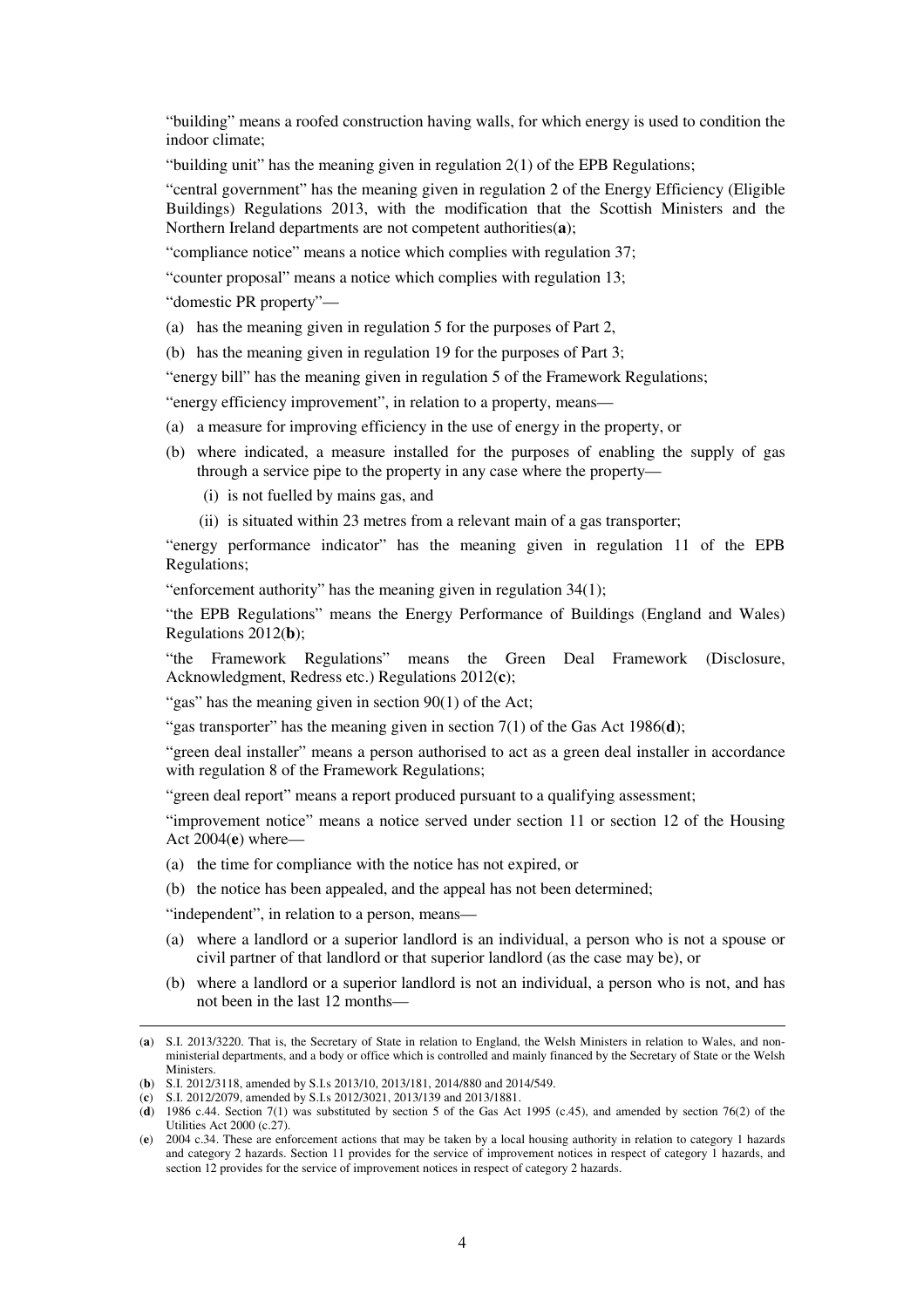- (i) a director, partner, shareholder or employee of, or other person exercising management control over, that landlord or that superior landlord, or
- (ii) a spouse or civil partner of a person falling within paragraph (i);

"L" means the person described in regulation 37(1);

"landlord"—

(a) has the meaning given in regulation 7(b) for the purposes of Part 2,

(b) has the meaning given in regulation 21(b) for the purposes of Part 3;

"landlord's full response" has the meaning given in regulation  $12(1)(c)$ ;

"landlord's initial response" has the meaning given in regulation  $12(1)(a)$ ;

"local authority" means a local authority within the meaning given in section 106 of the Localism Act 2011(**a**);

"mains gas" is a supply of the kind mentioned in section  $5(1)(b)$  of the Gas Act 1986(b);

"market value" has the meaning given in section  $272(1)$  of the Taxation of Chargeable Gains Act 1992;

"minimum level of energy efficiency" has the meaning given in regulation 22(b);

"non-domestic PR property" has the meaning given in regulation 20;

"penalty notice" means a notice which complies with regulation 38;

"property" means a building or a building unit;

"PRS Exemptions Register" means the system established and maintained in accordance with regulation 36(1);

"publication penalty" has the meaning given in regulation 39(1);

"qualifying assessment" has the meaning given in section 3(9) of the Act;

"recommendation report" has the meaning given in regulation 4(1) of the EPB Regulations;

"relevant energy efficiency improvements"—

- (a) has the meaning given in regulation 6 for the purposes of Part 2,
- (b) has the meaning given in regulation 24 for the purposes of Part 3 in relation to a domestic PR property,
- (c) has the meaning given in regulation 28 for the purposes of Part 3 in relation to a nondomestic PR property;

"relevant main" has the meaning given in section 10(12) of the Gas Act 1986(**c**);

"relevant person" means an independent architect, chartered engineer, chartered building surveyor or chartered architectural technologist, who is registered on any of-

- (a) the Royal Institution of Chartered Surveyors' Building Conservation Accreditation register(**d**),
- (b) the Architect Accredited in Building Conservation register(**e**),
- (c) the Institution of Civil Engineers' and the Institution of Structural Engineers' Conservation Accreditation Register for Engineers(**f**), and

<sup>(</sup>**a**) 2011 c.20.

<sup>(</sup>**b**) Section 5 was substituted by section 3 of the Gas Act 1995, and sub-section (1)(b) was amended by S.I. 2012/2400.

<sup>(</sup>**c**) Section 10 was substituted by paragraph 4 of Schedule 3 to the Gas Act 1995, and sub-section (12) was amended by paragraph 2(1) of Schedule 6 to, and section 80(6) of, the Utilities Act 2000.

<sup>(</sup>**d**) The Royal Institution of Chartered Surveyors' Building Conservation Accreditation Register can be accessed via their website: www.rics.org/uk/join/member-accreditations-list/building-conservation-accreditation/.

<sup>(</sup>**e**) The Architect Accredited in Building Conservation ("AABC") register can be accessed via the AABC register website: www.aabc-register.co.uk/register.

<sup>(</sup>**f**) The Institution of Civil Engineers, and the Institution of Structural Engineers' joint Conservation Accreditation Register for Engineers can be accessed via the Institution of Civil Engineers' website: www.ice.org.uk/care/.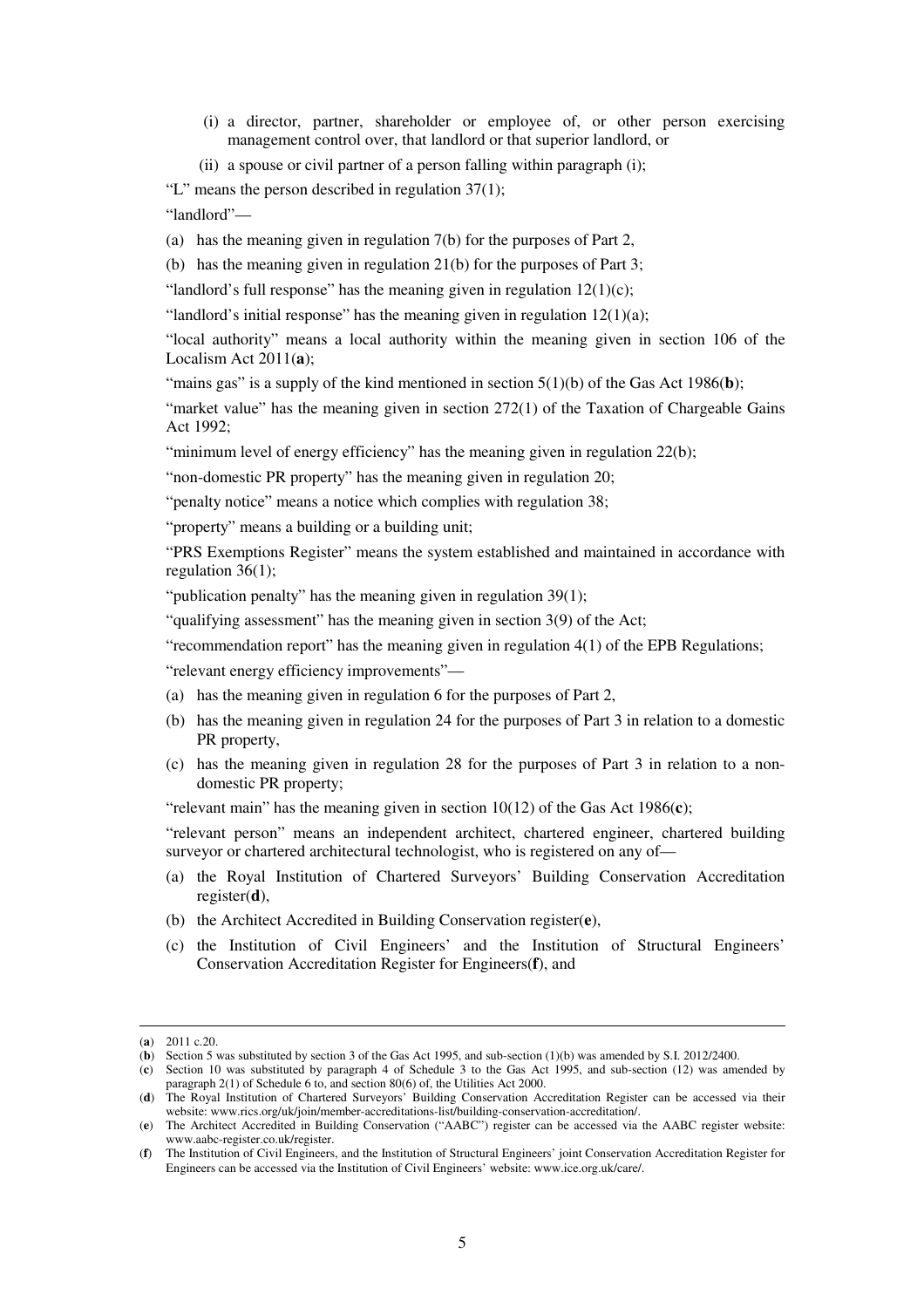(d) the Chartered Institute of Architectural Technologists' Directory of Accredited Conservationists(**a**);

"responsible person" means—

- (a) where the landlord is an individual, that person,
- (b) where the landlord is a company within the meaning given in section 1 of the Companies Act 2006(**b**), a director within the meaning of section 250 of that Act, or
- (c) in any other case, a person exercising management control in relation to the landlord;

"service pipe" has the meaning given in section 48(1) of the Gas Act 1986(**c**);

"sub-standard" has the meaning given in regulation 22(a);

"superior landlord" has the meaning given in regulation  $7(c)$ ;

"superior landlord's response" has the meaning given in regulation 11(5);

"surveyor" means a surveyor who is on the Royal Institution of Chartered Surveyors' register of valuers(**d**);

"tenant"—

- (a) has the meaning given in regulation 7(a) for the purposes of Part 2,
- (b) has the meaning given in regulation 21(a) for the purposes of Part 3;

"tenant's request" means a notice which complies with regulation 8;

"third party consent" means consent, permission or approval which is required before an energy efficiency improvement can be made, including in particular—

- (a) the consent of any tenant of the property or, where the property is one of two or more properties comprised in a building, the consent of a tenant or other occupier of any of those properties,
- (b) the consent of any person who has a charge over the landlord's, or a superior landlord's, interest in the property,
- (c) the consent of any superior landlord,
- (d) planning permission, approval or consent required under the Town and Country Planning Act 1990(**e**), and
- (e) consent required as a result of the property being listed in accordance with section 1 of the Planning (Listed Buildings and Conservation Areas) Act 1990(**f**), or in a conservation area designated in accordance with section 69 of that Act;

"valid", in relation to an energy performance certificate, has the meaning given in regulation  $22(c);$ 

"value added tax" has the meaning given in section 1 of the Value Added Tax Act 1994(**g**).

(2) For the purposes of these Regulations, a person meets "relevant installer standards" in relation to a relevant energy efficiency improvement where—

- (a) the relevant energy efficiency improvement consists of work of a type described in column 1 of the Table in Schedule 3 to the Building Regulations 2010, and
- (b) the person is a person who is described in the corresponding entry in column 2 of that Table in respect of that type of work.

<sup>(</sup>**a**) The Chartered Institute of Architectural Technologists' Directory of Accredited Conservationists can be accessed via their website: www.ciat.org.uk/en/members/conservation-register.cfm.

<sup>(</sup>**b**) 2006 c.46.

<sup>(</sup>**c**) The definition of service pipe was inserted by paragraph 54(1)(j) of Schedule 3 to the Gas Act 1995, and amended by paragraph 2(1) of Schedule  $\vec{6}$  to the Utilities Act 2000.

<sup>(</sup>**d**) The Royal Institution of Chartered Surveyors' register of valuers can be accessed via their website: www.rics.org/uk/join/member-accreditations/valuer-registration-scheme-vrs1/.

<sup>(</sup>**e**) 1990 c.8.

<sup>(</sup>**f**) 1990 c.9.

<sup>(</sup>**g**) 1994 c.23.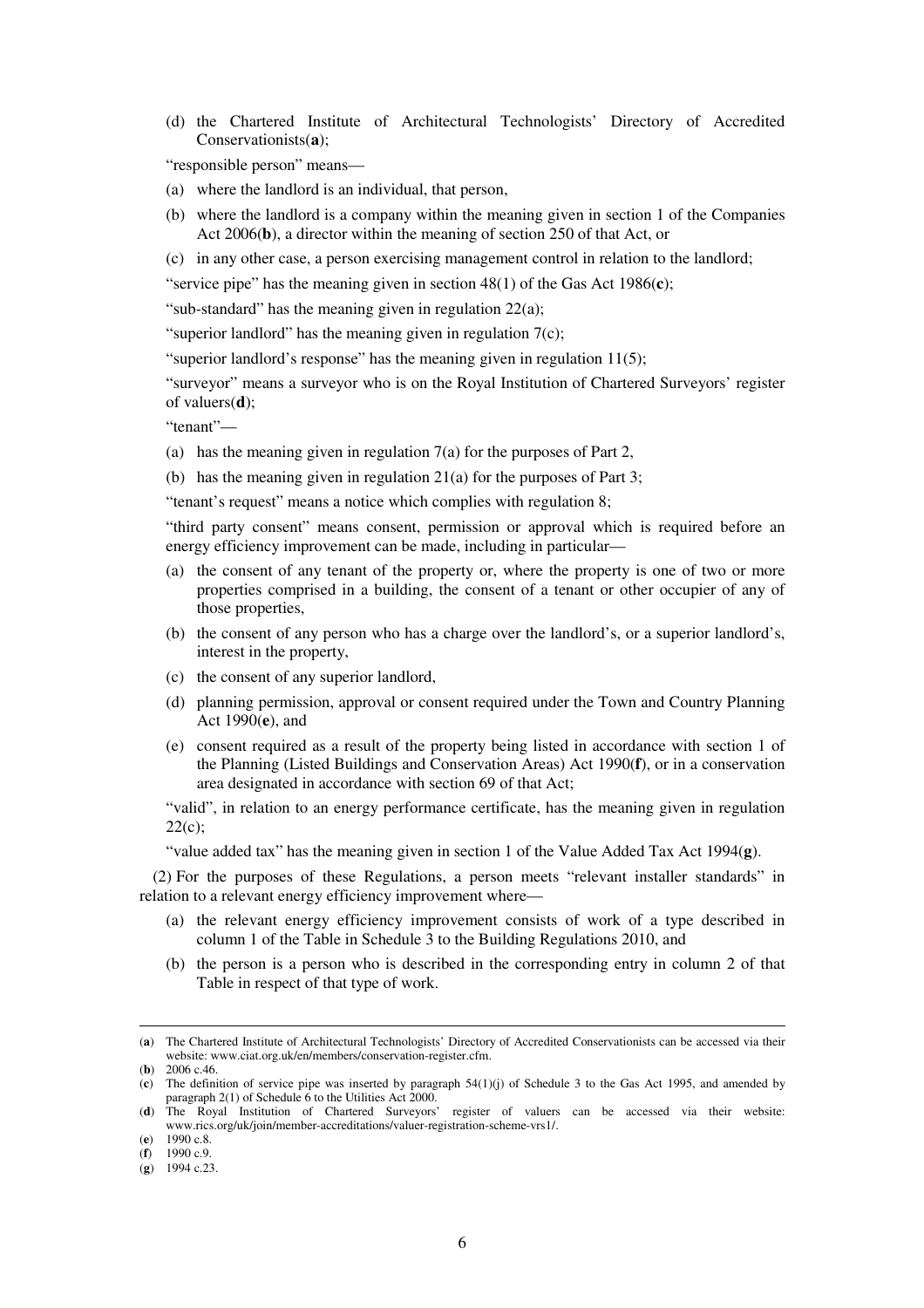(3) Where two or more persons together are the tenant, the landlord, or the superior landlord, then any reference to the tenant, the landlord, or the superior landlord (as the case may be), except—

- (a) in the definitions of "independent" and "responsible person" in paragraph (1), and
- (b) in paragraph  $1(i)(ii)$  of the Schedule,

is a reference to all the persons who are the tenant, the landlord, or the superior landlord (as the case may be).

(4) Nothing in these Regulations affects any duty to carry out works to a property (including works to repair or to improve) imposed on a tenant, a landlord, or a superior landlord, by the terms of a tenancy agreement or by any other enactment.

#### **Service of documents**

**3.**—(1) Any notice served under these Regulations must be in writing and may be given by post.

(2) Any such notice may be given—

- (a) in the case of a body corporate, to the secretary or clerk of that body,
- (b) in the case of a partnership, to any partner or to a person having control or management of the partnership business.

#### **Duty to review**

**4.**—(1) At intervals of no more than 5 years, the Secretary of State must—

- (a) carry out a review of the operation and effect of these Regulations,
- (b) publish the conclusions of the review in a report.

(2) Any report must in particular—

- (a) set out the objectives intended to be achieved by these Regulations,
- (b) assess the extent to which those objectives are achieved,
- (c) assess whether those objectives remain appropriate, and
- (d) where the objectives remain appropriate, assess the extent to which they could be more effectively achieved.

# PART 2

## Tenants' energy efficiency improvements

## CHAPTER 1

#### Interpretation of Part 2

#### **Domestic PR property**

<u>.</u>

**5.**—(1) For the purposes of this Part, "domestic PR property" means a property which falls within section 42(1)(a) of the Act(**a**), subject to paragraph (2).

(2) A property is not a domestic PR property if it is, or forms part of, a building—

- (a) which falls within regulation  $5(1)(c)$  of the EPB Regulations, or
- (b) to which regulations 6 and 7 of those Regulations do not apply, by virtue of regulation 8 of those Regulations.

<sup>(</sup>**a**) The Energy Efficiency (Domestic Private Rented Property) Order 2015 (S.I. 2015/xxxx) made under section 42(1)(a)(iii) specifies additional categories of tenancy for the purposes of section 42(1)(a) of the Act.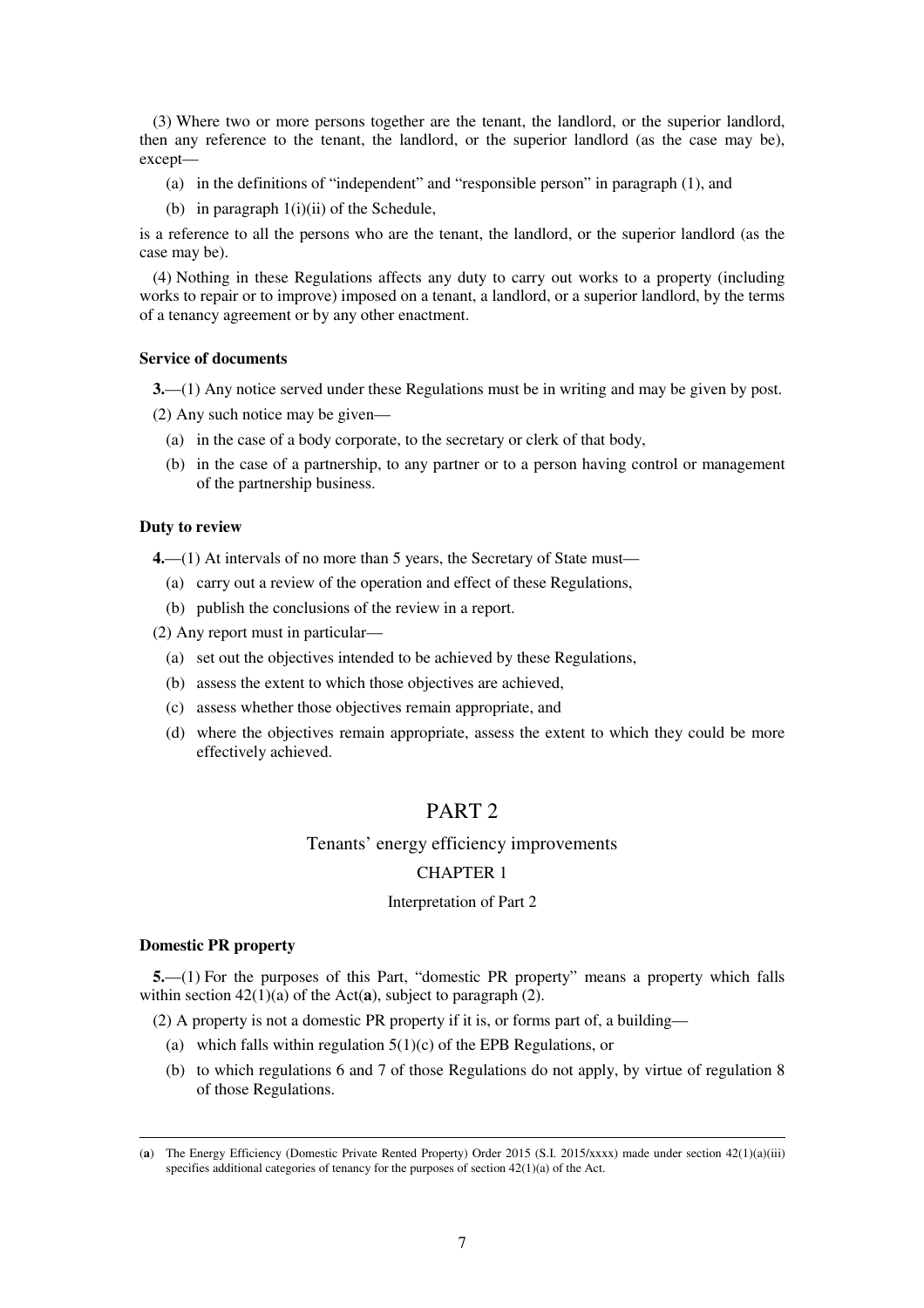#### **Relevant energy efficiency improvements**

**6.**—(1) For the purposes of this Part, "relevant energy efficiency improvements" has the meaning given in section 46(4) of the Act, subject to paragraphs (2) and (3).

(2) For the purposes of paragraph (a) in the definition of "relevant energy efficiency improvements" in section 46(4) of the Act, a relevant energy efficiency improvement is an energy efficiency improvement which—

- (a) falls within sub-paragraph (a) of the definition of "energy efficiency improvement" in regulation 2(1) and is listed in the Schedule to the Green Deal (Qualifying Energy Improvements) Order 2012(**a**), or
- (b) falls within sub-paragraph (b) of the definition of "energy efficiency improvement" in regulation 2(1).

(3) For the purposes of paragraph  $(b)(iv)$  in the definition of "relevant energy efficiency improvements" in section 46(4) of the Act, an energy efficiency improvement is a relevant energy efficiency improvement where the cost of the improvement—

- (a) can be wholly financed, at no cost to the landlord, by means of funding provided by central government, a local authority or any other person,
- (b) can be wholly funded by the tenant making the tenant's request, or
- (c) can be wholly financed by a combination of two or more of the financial arrangements in sub-paragraphs (a) and (b), and paragraph  $(b)(i)$  and  $(ii)$  in the definition of "relevant energy efficiency improvements" in section 46(4) of the Act.

## **Landlord and tenant**

**7.** In this Part—

- (a) "tenant" means—
	- (i) a person to whom a domestic PR property is let under a tenancy which falls within section  $42(1)(a)$  of the Act,
	- (ii) any other person with a leasehold interest in a domestic PR property, other than a person who derives title to the domestic PR property from a tenant falling within sub-paragraph (i),
- (b) "landlord"—
	- (i) in relation to a tenant falling within paragraph (a)(i), means a person who lets the domestic PR property to that tenant,
	- (ii) in relation to a tenant falling within paragraph (a)(ii), means a person from whom that tenant directly derives title to the domestic PR property,
- (c) "superior landlord" means any person from whom a landlord of a domestic PR property derives title to the domestic PR property.

## CHAPTER 2

Request for consent to the making of relevant energy efficiency improvements to domestic PR property

#### **Request for consent to relevant energy efficiency improvements**

**8.**—(1) Subject to regulation 9, a tenant may serve a notice on the landlord (a "tenant's request") requesting the landlord's consent to the making of one or more relevant energy efficiency improvements to the domestic PR property.

(2) A tenant's request must—

<sup>&</sup>lt;u>.</u> (**a**) S.I. 2012/2105, amended by 2014/2020.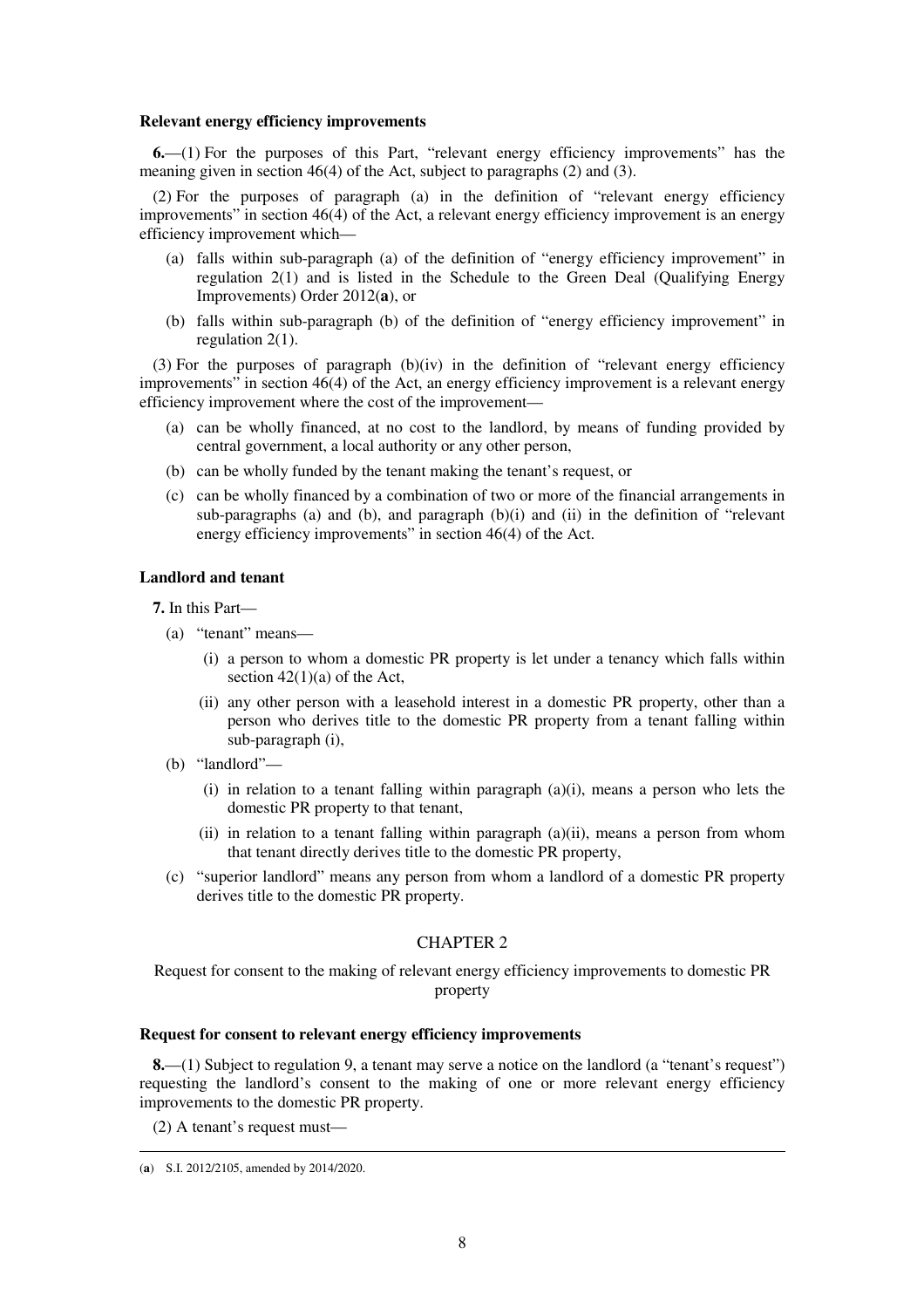- (a) specify the relevant energy efficiency improvements for which the landlord's consent is sought,
- (b) where it is made by a tenant falling within regulation  $7(a)(ii)$ , include written confirmation that any tenant of the property from whom third party consent is required has consented to those relevant energy efficiency improvements being made,
- (c) where the tenant's request specifies a relevant energy efficiency improvement which has been recommended in—
	- (i) a recommendation report,
	- (ii) a green deal report, or
	- (iii) a report prepared by a surveyor,

be accompanied by a copy of the report,

(d) be accompanied by—

- (i) evidence of any funding secured by the tenant for making the relevant energy efficiency improvements,
- (ii) where any relevant energy efficiency improvement is to be provided free of charge pursuant to an obligation imposed by an order made under section 33BC or 33BD of the Gas Act 1986(**a**) or section 41A or 41B of the Electricity Act 1989(**b**), evidence to that effect,
- (iii) where the tenant proposes to wholly or partly fund the making of any relevant energy efficiency improvement, written confirmation of that,
- (e) where the making of any relevant energy efficiency improvement is not to be funded through a green deal plan, be accompanied by a copy of a quotation for the cost of making the relevant energy efficiency improvement from a green deal installer, or installer who meets relevant installer standards,
- (f) where the making of any relevant energy efficiency improvement is to be funded wholly or partly through a green deal plan—
	- (i) identify the green deal installer, or installer who meets relevant installer standards, who the tenant proposes will make the relevant energy efficiency improvement,
	- (ii) request that the landlord gives any confirmation which must be obtained from the landlord by virtue of regulation 36 of the Framework Regulations, and
	- (iii) be accompanied by any confirmation which must be obtained from a person other than the landlord by virtue of regulation 36 of the Framework Regulations, and
- (g) specify what works, if any, the tenant will undertake to make good the domestic PR property after the relevant energy efficiency improvements are made, and confirm that such works (if any) will be carried out at the tenant's expense.
- (3) Where a landlord lets two or more domestic PR properties in the same building—
	- (a) the tenants of two or more of those properties may together serve a tenant's request on their landlord in relation to the properties let to them, and
	- (b) any reference in these Regulations to a tenant's request includes a reference to such a tenant's request.

<sup>(</sup>**a**) 1986 c.44. Section 33BC was substituted by section 99 of the Utilities Act 2000, and amended by section 15 of, and paragraphs 1 and 2 of the Schedule to, the Climate Change and Sustainable Energy Act 2006 (c.19), by paragraph 1 of Schedule 8 to the Climate Change Act 2008 (c.27), by section 66 of the Act, and by S.I. 2014/631. Section 33BD was inserted by section 68 of the Act.

<sup>(</sup>**b**) 1989 c.29. Section 41A was substituted by section 70 of the Utilities Act 2000, and amended by section 16 of, and paragraphs 4 and 5 of the Schedule to, the Climate Change and Sustainable Energy Act 2006, by paragraph 3 of Schedule 8 to the Climate Change Act 2008, by section 67 of, and paragraph 4 of Schedule 1 to, the Act, and by S.I. 2014/631. Section 41B was inserted by section 69 the Act.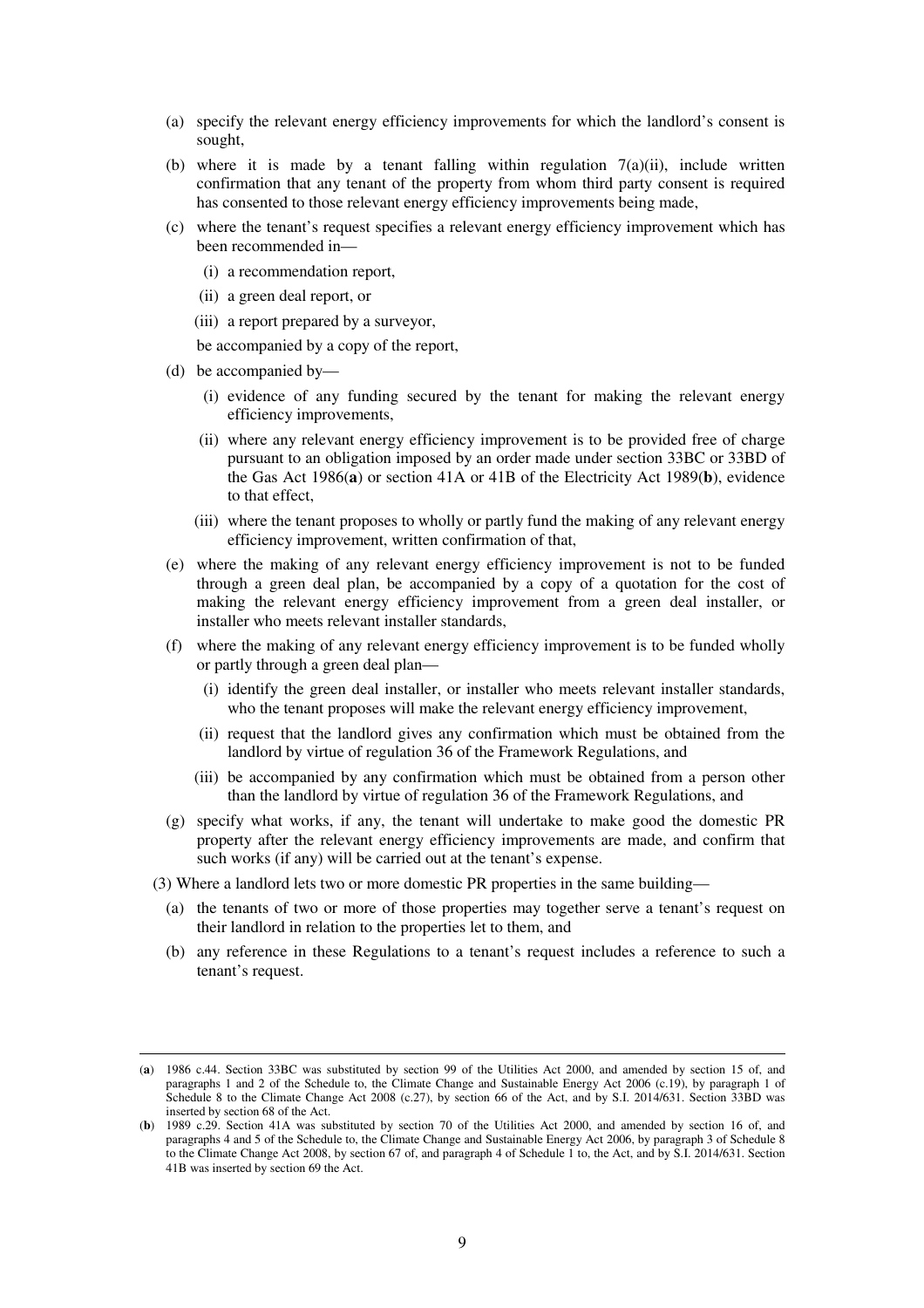#### **Circumstances in which a tenant's request may not be made**

- **9.**—(1) A tenant may not serve a tenant's request—
	- (a) specifying one or more relevant energy efficiency improvements which are the same, or substantially the same, as any energy efficiency improvements to the PR property which the landlord had proposed within the preceding six months, where—
		- (i) the landlord sought that tenant's consent to the making of those energy efficiency improvements, and that tenant refused such consent, or
		- (ii) that tenant refused to give any confirmation which must be obtained from that tenant by virtue of regulation 36 of the Framework Regulations in relation to a green deal plan with which the landlord proposed to fund the making of those energy efficiency improvements, or
	- (b) where that tenant has, within the preceding six months, made a tenant's request in relation to the domestic PR property in respect of which one, or both, of the exemptions in Chapter 3 applied.
- (2) A tenant falling within regulation  $7(a)(i)$  may not serve a tenant's request—
	- (a) after that tenant has served notice ending the tenancy,
	- (b) within three months before the expiry of a fixed term tenancy, where that tenant has notified the landlord that that tenant intends to vacate the domestic PR property on the expiry of the term,
	- (c) where—

- (i) the landlord has served a notice ending the tenancy, including a notice seeking possession served under section 8 or section 21 of the Housing Act 1988(**a**), or a notice to quit, and
- (ii) possession proceedings may be brought in reliance on the notice,
- (d) where the landlord has commenced proceedings against that tenant for possession of the domestic PR property, or for a breach of the tenancy agreement, and—
	- (i) those proceedings have not been resolved, or
	- (ii) the Court has made an order for possession of the domestic PR property, or
- (e) where that tenant has, within the preceding six months, arranged for any energy efficiency improvement to be made to the domestic PR property pursuant to a green deal plan.
- (3) A tenant falling within regulation  $7(a)(ii)$  may not serve a tenant's request—
	- (a) after that tenant has entered into an agreement to transfer that tenant's interest in the property,
	- (b) within three months before the expiry of that tenant's leasehold interest in the property, or
	- (c) where the landlord has commenced proceedings against that tenant for forfeiture of the lease, or for a breach of the lease, and—
		- (i) those proceedings have not been resolved, or
		- (ii) the Court has made an order confirming the forfeiture and no relief from forfeiture has been granted.

<sup>(</sup>**a**) 1988 c.50. Section 8 was amended by section 151 of the Housing Act 1996 (c.52) and by section 97(2) of the Anti-social Behaviour, Crime and Policing Act 2014 (c.12). Section 21 was amended by paragraph 103 of Schedule 11 to the Local Government and Housing Act 1989 (c.42), by sections 98 and 99 of the Housing Act 1996, by paragraph 9 of Schedule 11 to the Housing and Regeneration Act 2008 (c.17), by section 15(2) of the Anti-social Behaviour Act 2003 (c.38), and by section 164 of the Localism Act 2011.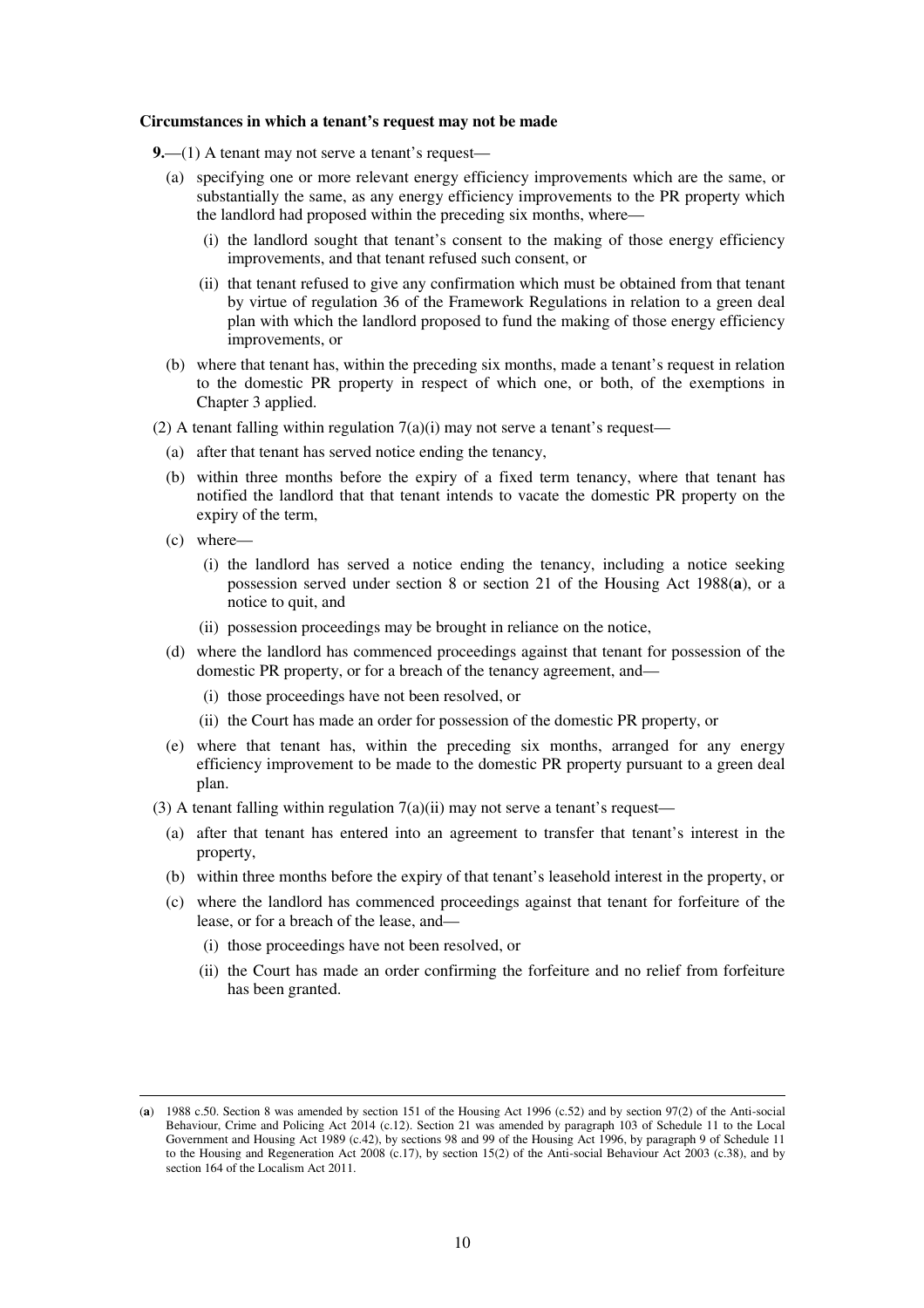#### **Landlord's duty not to unreasonably refuse a tenant's request**

**10.**—(1) Subject to regulations 13(5)(a) and 14(3), where a landlord is served with a tenant's request, the landlord must not unreasonably refuse consent to the making of a relevant energy efficiency improvement specified in the tenant's request.

(2) A landlord's refusal of consent is not unreasonable where—

- (a) paragraph (3) applies,
- (b) paragraph (4) applies,
- (c) the landlord relies, or intends to rely, on an exemption in Chapter 3.

(3) This paragraph applies where—

- (a) another tenant submitted a tenant's request to that landlord in relation to the same domestic PR property within the six months preceding the date of service of the tenant's request, and the landlord complied with the requirements of these Regulations in relation to that other tenant's request,
- (b) a notice has been served on the landlord or the superior landlord, and remains in force, in relation to the domestic PR property, or the building of which it forms part—
	- (i) under section 20, section 21, or section 43, of the Housing Act 2004(**a**), or
	- (ii) under section 265(1) to (4), of the Housing Act 1985(**b**), or
- (c) a declaration has been made in relation to the domestic PR property, or the building of which it forms part, under section 289 of the Housing Act 1985(**c**).

(4) This paragraph applies where the relevant energy efficiency improvement falls within any of paragraphs (d), (n) or (v) of the Schedule to the Green Deal (Qualifying Energy Improvements) Order 2012(**d**), and the landlord has obtained a written opinion from—

- (a) a relevant person, or
- (b) an independent installer of the relevant energy efficiency improvement in question who meets the relevant installer standards,

advising that it is not an appropriate energy efficiency improvement, due to its potential negative impact on the fabric or structure of the domestic PR property, or the building of which it forms part.

### **Superior landlord's duty not to unreasonably refuse a tenant's request**

**11.**—(1) Subject to regulations 13(5)(a) and 14(3), where a superior landlord is served with copies of a tenant's request and a landlord's initial response, or a landlord's full response, in accordance with regulation 12(5), the superior landlord must not unreasonably refuse consent to the making of a relevant energy efficiency improvement falling within regulation 12(4).

(2) A superior landlord's refusal of consent is not unreasonable where—

- (a) paragraph (3) applies,
- (b) paragraph (4) applies,

<u>.</u>

(c) the superior landlord relies, or intends to rely, on an exemption in Chapter 3.

<sup>(</sup>**a**) 2004 c.34. These are enforcement actions that may be taken by a local housing authority in relation to category 1 hazards and category 2 hazards (as defined in section 2 of that Act). Section 20 provides for the service of prohibition orders in respect of category 1 hazards, section 21 provides for the service of prohibition orders in respect of category 2 hazards, and section 43 provides for the service of emergency prohibition orders in respect of category 1 hazards.

<sup>(</sup>**b**) 1985 c.68. These are demolition orders that may be made by a local housing authority in relation to category 1 hazards and category 2 hazards. Section 265 was substituted by section 46 of the Housing Act 2004.

<sup>(</sup>**c**) This is a declaration by a local housing authority that an area is a clearance area made, inter alia, as a result of the existence of category 1 or category 2 hazards. Section 289 was amended by paragraph 25 of Schedule 9, and paragraph 70 of Schedule 11 to, the Local Government and Housing Act 1989, and by section 47 of, and paragraph 19 of Schedule 15 and Schedule 16 to, the Housing Act 2004.

<sup>(</sup>**d**) That is, "(d) cavity wall insulation", "(n) external wall insulation systems", and "(v) internal wall insulation systems (for external walls)".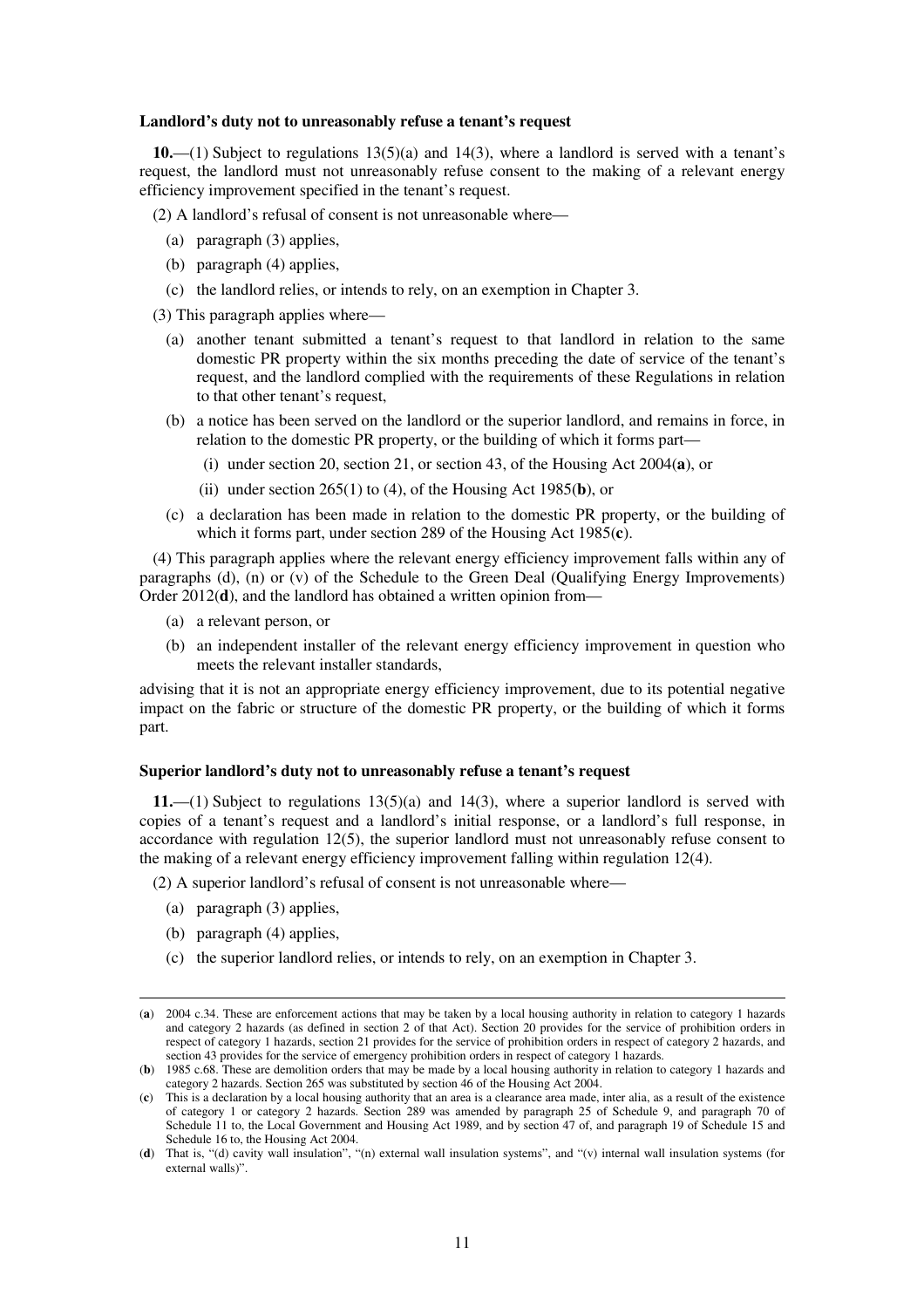- (3) This paragraph applies where—
	- (a) in the six months preceding the date on which the superior landlord is served with copies of the tenant's request and the landlord's initial response in accordance with regulation 12(5), the superior landlord was served with a copy of another tenant's request in accordance with regulation 12(5) in relation to the same domestic PR property, and the superior landlord complied with the requirements of these Regulations in relation to that other tenant's request,
	- (b) a notice has been served on the landlord or the superior landlord, and remains in force, in relation to the domestic PR property, or the building of which it forms part—
		- (i) under section 20, section 21, or section 43, of the Housing Act 2004, or
		- (ii) under section  $265(1)$  to (4) of the Housing Act 1985, or
	- (c) a declaration has been made in relation to the domestic PR property, or the building of which it forms part, under section 289 of the Housing Act 1985.

(4) This paragraph applies where the relevant energy efficiency improvement falls within any of paragraphs (d), (n) or (v) of the Schedule to the Green Deal (Qualifying Energy Improvements) Order 2012, and the landlord, or the superior landlord, has obtained a written opinion described in regulation 10(4).

(5) A superior landlord must, no later than six weeks after the date of service on the superior landlord of a copy of the landlord's initial response or, where the landlord's initial response states that the landlord intends to serve a counter proposal, no later than six weeks after the date of service of the landlord's intended counter proposal, serve a notice (a "superior landlord's response") on the landlord—

- (a) stating, in relation to each of the relevant energy efficiency improvements falling within regulation 12(4), or to each of the energy efficiency improvements in the intended counter proposal that may not be made without the consent of the superior landlord (as the case may be), whether the superior landlord consents to the making of that improvement, and
- (b) where the superior landlord does not consent to the making of such a relevant energy efficiency improvement, setting out the superior landlord's reasons and accompanied by any relevant supporting evidence.

#### **Landlord's initial and full response to tenant's request**

**12.**—(1) Where the landlord intends to serve a counter proposal in accordance with regulation 13, the landlord must—

- (a) no later than one month after the date of service of the tenant's request, serve a notice (a "landlord's initial response") on the tenant which complies with paragraph (6),
- (b) where the landlord intends to serve a counter proposal which specifies an energy efficiency improvement which may not be made without the consent of a superior landlord—
	- (i) no later than one month after the date of service of the tenant's request, serve copies of the tenant's request and the landlord's initial response on the superior landlord, and
	- (ii) no later than two months after the date of service of the tenant's request, serve a copy of the intended counter proposal on the superior landlord requesting the superior landlord's consent to the making of the energy efficiency improvements specified in the intended counter proposal, and
- (c) no later than four months after the date of service of the tenant's request, serve a notice ("a landlord's full response") on the tenant which complies with paragraphs (8) and (11).

(2) Where one, or both, of paragraphs (4) and (7) applies in relation to a relevant energy efficiency improvement specified in a tenant's request, the landlord must—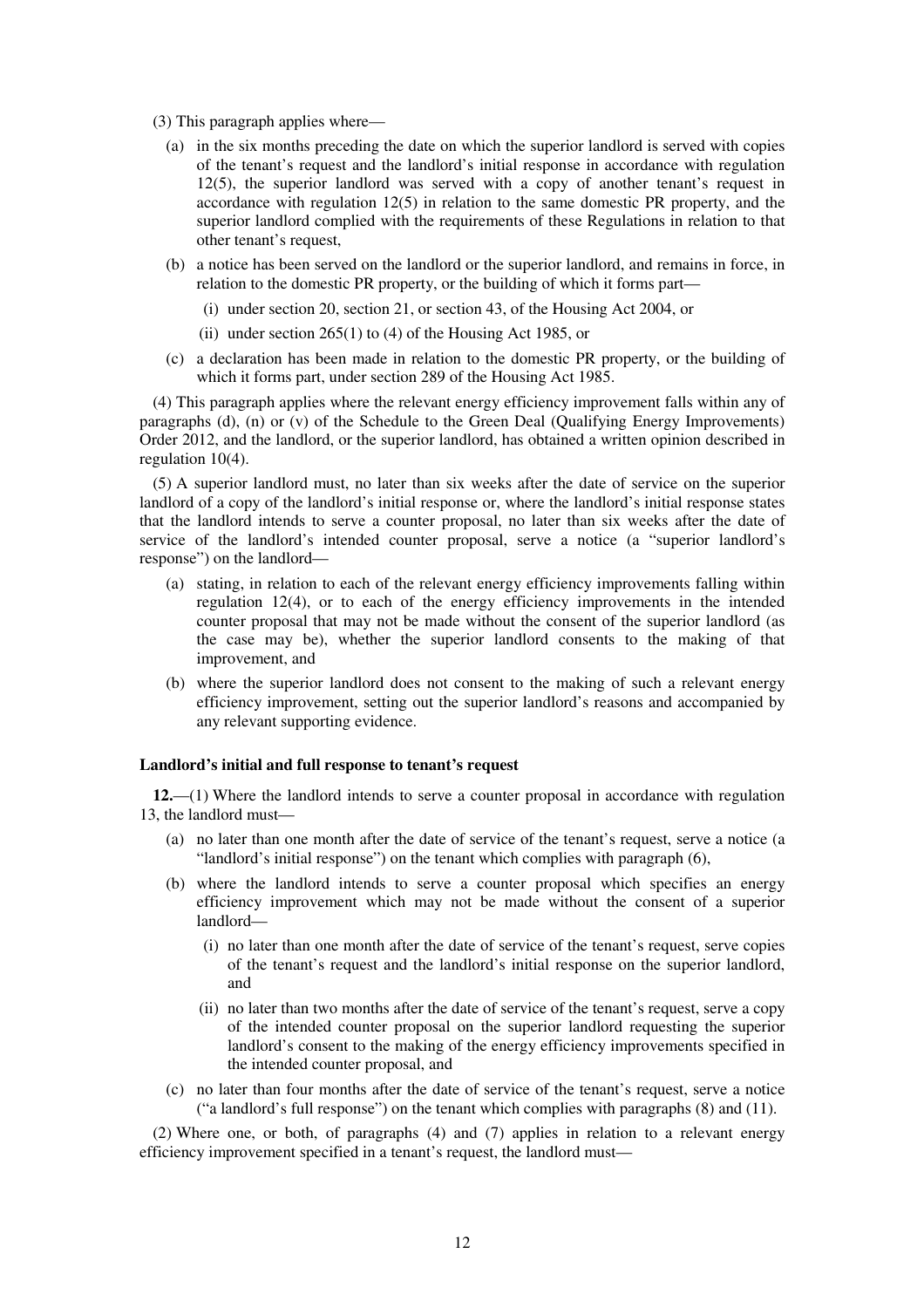- (a) no later than one month after the date of service of the tenant's request, serve a landlord's initial response on the tenant which complies with paragraph (6), and
- (b) no later than three months after the date of service of the tenant's request, serve a landlord's full response on the tenant which complies with paragraphs (8) and (11).

(3) In any case not falling within paragraphs (1) and (2), the landlord must, no later than one month after the date of service of the tenant's request, serve a landlord's full response on the tenant which complies with paragraphs  $(8)$  and  $(11)$ .

(4) This paragraph applies in any case where a landlord consents to one or more relevant energy efficiency improvements specified in a tenant's request which may not be made without the consent of a superior landlord.

(5) Where paragraph (4) applies, the landlord must serve on the superior landlord—

- (a) no later than one month after the date of service of the tenant's request, copies of the tenant's request and any supporting documents, and the landlord's initial response, and
- (b) no later than three months after the date of service of the tenant's request, a copy of the landlord's full response.

(6) The landlord's initial response must state—

- (a) whether one, or both, of paragraphs (4) and (7) applies (where relevant),
- (b) where paragraph (4) applies, which of the relevant energy efficiency improvements specified in the tenant's request are those that fall within paragraph (4),
- (c) where paragraph (4) applies, confirm that the superior landlord has been served with a copy of the tenant's request,
- (d) whether the landlord intends to serve a counter proposal in accordance with regulation 13, and
- (e) that the landlord will serve a full response.

(7) This paragraph applies in any case where the landlord wishes to obtain evidence or advice before deciding whether to consent to one or more of the relevant energy efficiency improvements specified in the tenant's request, as a result of one or more of the following—

- (a) the tenant's request was not accompanied by a report specified in regulation  $8(2)(c)$ ,
- (b) the tenant's request specifies a relevant energy efficiency improvement which falls within any of paragraphs (d), (n) or (v) of the Schedule to the Green Deal (Qualifying Energy Improvements) Order 2012, and the landlord intends to obtain a written opinion from a relevant person or a person specified in regulation  $10(4)(b)$  as to whether that energy efficiency improvement is an appropriate energy efficiency improvement for the domestic PR property,
- (c) the landlord intends to rely on the exemption in regulation 16,
- (d) the tenant's request specifies a relevant energy efficiency improvement in relation to which third party consent has not been given.
- (8) The landlord's full response must—
	- (a) state in relation to each of the relevant energy efficiency improvements specified in the tenant's request—
		- (i) whether the landlord consents to the making of that relevant energy efficiency improvement, and
		- (ii) where paragraph (4) applies, whether the superior landlord has consented to the making of that relevant energy efficiency improvement,
	- (b) where the landlord consents to the making of a relevant energy efficiency improvement which is to be funded wholly or partly through a green deal plan, state whether the landlord will give any confirmation which must be obtained from the landlord by virtue of regulation 36 of the Framework Regulations, and
	- (c) be accompanied by any counter proposal made in accordance with regulation 13.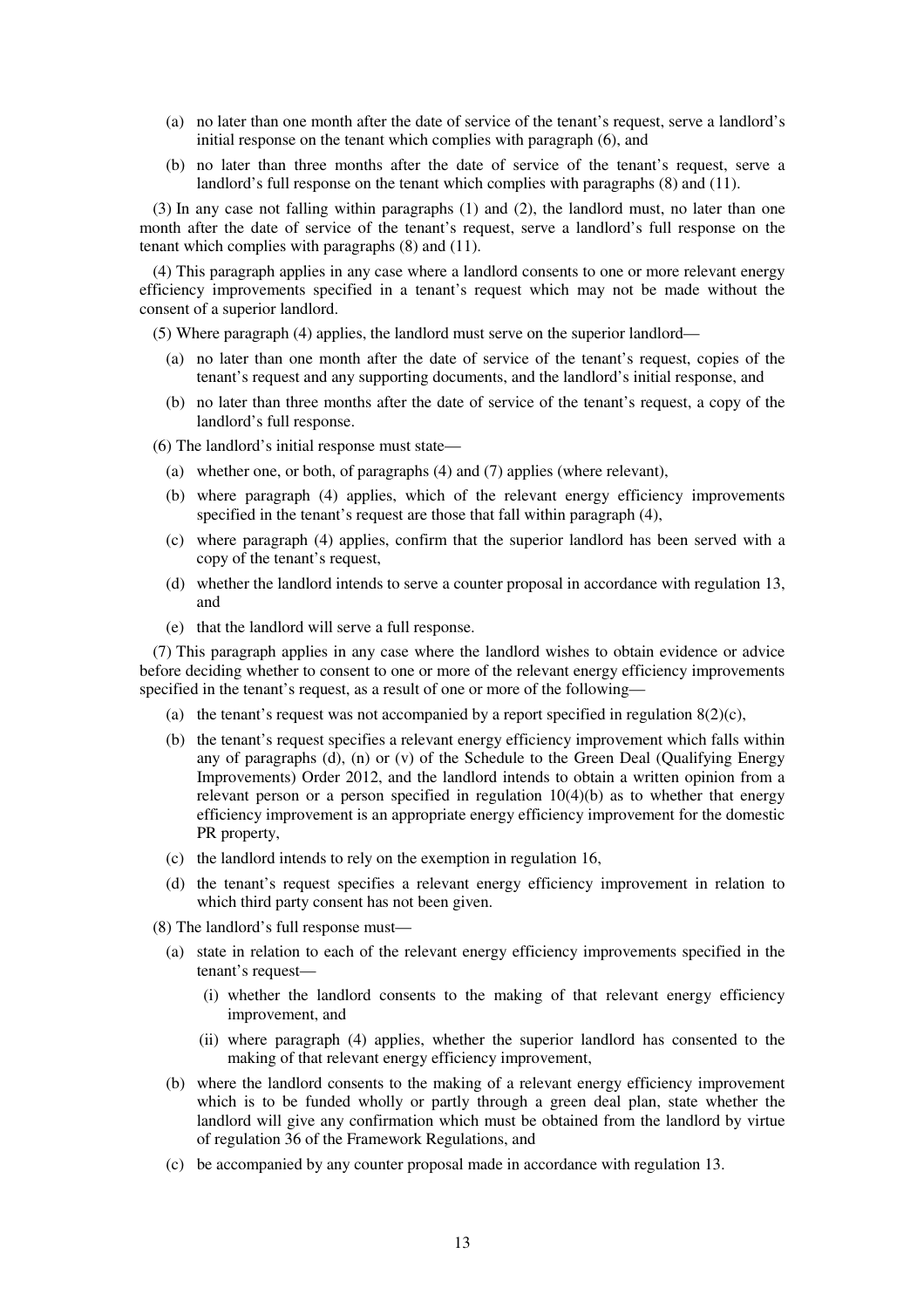(9) In any case where the landlord, and where relevant any superior landlord, consents to the making of all the relevant energy efficiency improvements specified in the tenant's request, the landlord may serve a notice on the tenant (with the landlord's full response or, where paragraph (4) applies no later than two weeks after the date of service of the superior landlord's response, whichever is the later)—

- (a) stating that the landlord wishes to make those relevant energy efficiency improvements,
- (b) specifying the date by which the landlord proposes to make those relevant energy efficiency improvements, which must be no later than six months from the date of service of that notice,
- (c) seeking any confirmation which must be obtained from the tenant by virtue of regulation 36 of the Framework Regulations in relation to any green deal plan with which the landlord proposes to fund the making of the relevant energy efficiency improvements, and
- (d) confirming that the landlord has obtained any other third party consent.
- (10) Where—
	- (a) a notice under paragraph (9) is served and
	- (b) the tenant gives any confirmation referred to in paragraph (9)(c) which is required,

the tenant may not make the relevant energy efficiency improvements specified in the tenant's request unless the landlord fails to make them by the date specified in paragraph (9)(b).

- (11) In any case where—
	- (a) the landlord does not give consent to the making of a relevant energy efficiency improvement specified in the tenant's request, on the grounds that—
		- (i) the improvement is not a relevant energy efficiency improvement,
		- (ii) the tenant's request has not been validly served,
		- (iii) regulation  $10(3)$  or (4) applies,
		- (iv) one, or both, of the exemptions in Chapter 3 applies, or
		- for any other reason, or
	- (b) the landlord refuses to give any confirmation which must be obtained from the landlord by virtue of regulation 36 of the Framework Regulations,

the landlord's full response must state that the consent or the confirmation (as the case may be) is not given, set out the landlord's reasons, and be accompanied by any relevant supporting evidence.

#### **Counter proposal**

**13.**—(1) A landlord's full response may include a notice (a "counter proposal") specifying an energy efficiency improvement, or a combination of two or more energy efficiency improvements, which differ from the relevant energy efficiency improvements specified in the tenant's request.

(2) In any case where the consent of a superior landlord is required before any such energy efficiency improvement can be made, the counter proposal may not be served on the tenant unless the superior landlord has consented to the making of every such energy efficiency improvement specified in it.

(3) A counter proposal must—

- (a) specify the energy efficiency improvement, or combination of energy efficiency improvements, proposed by the landlord,
- (b) specify what works, if any, will be undertaken to make good the domestic PR property after the energy efficiency improvement, or combination of energy efficiency improvements, are made,
- (c) confirm that all the energy efficiency improvements specified in the counter proposal would deliver the same, or substantially the same, savings on the energy bills for the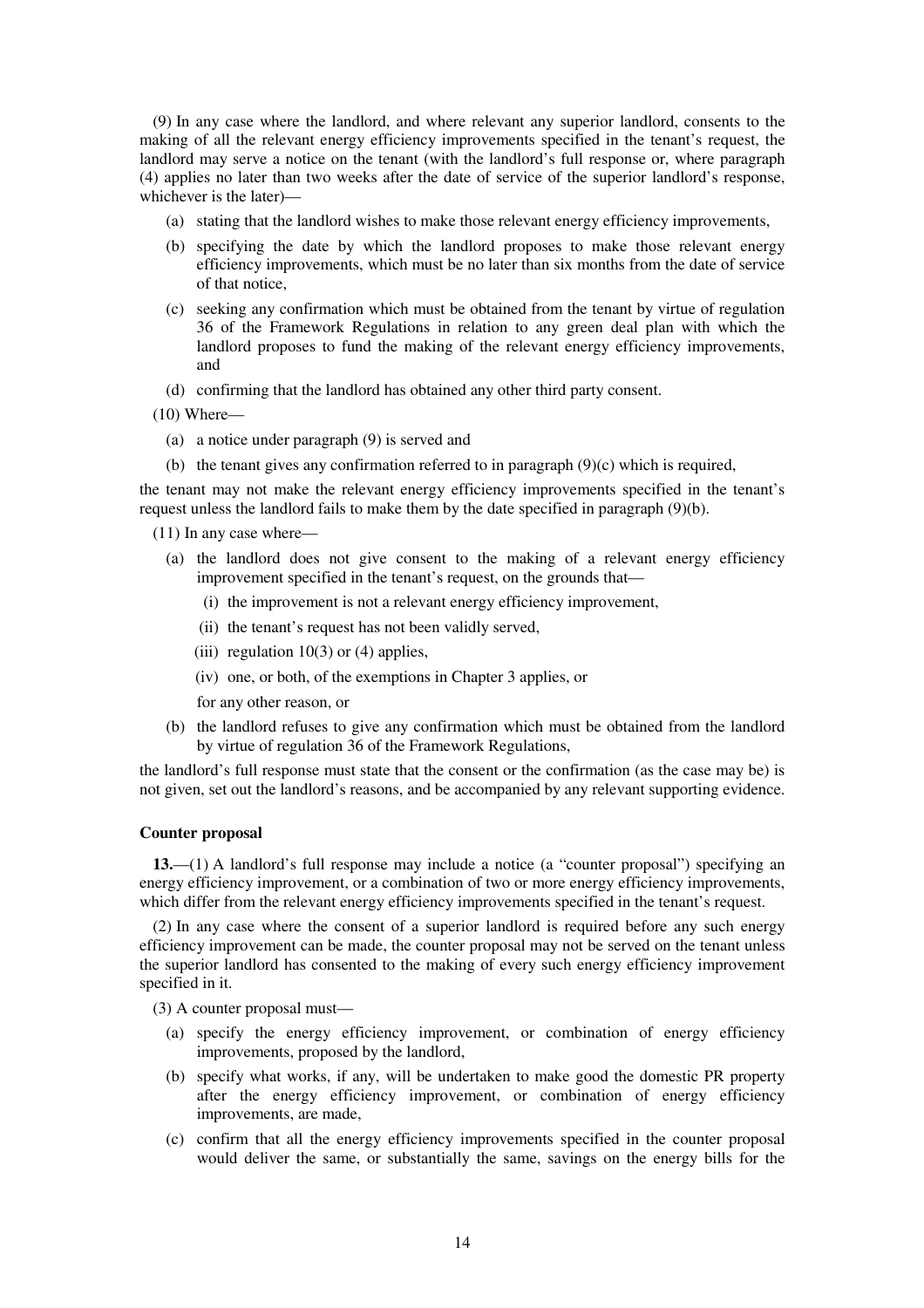domestic PR property as all the relevant energy efficiency improvements specified in the tenant's request,

- (d) confirm that all the energy efficiency improvements specified in the counter proposal would not result in an initial, or a continuing, cost to the tenant which exceeds the cost of all the relevant energy efficiency improvements specified in the tenant's request,
- (e) specify the date by which the landlord proposes to make all the energy efficiency improvements specified in the counter proposal, which must be no later than six months from the date of service of the counter proposal,
- (f) seek the tenant's consent to the making of all the energy efficiency improvements specified in the counter proposal,
- (g) where the making of any of the energy efficiency improvements is to be funded wholly or partly through a green deal plan, seek any confirmation which must be obtained from the tenant by virtue of regulation 36 of the Framework Regulations, and
- (h) confirm that the landlord has obtained any third party consent.

(4) The savings on the energy bills for the property referred to in paragraph (3)(c) must be calculated using the approved methodology.

(5) Where a counter proposal is served—

- (a) the tenant's request ceases to have effect,
- (b) the tenant must within one month of the date of service of the counter proposal serve a notice on the landlord (a "counter proposal response") which—
	- (i) states whether the tenant consents to the making of all or any of the energy efficiency improvements specified in the counter proposal, and
	- (ii) states whether the tenant gives any confirmation which must be obtained from the tenant by virtue of regulation 36 of the Framework Regulations in relation to any green deal plan with which the landlord proposes to fund the making of the energy efficiency improvements, and
- (c) provided the tenant gives any consent and confirmation referred to in sub-paragraph (b) which is required, the landlord must make any energy efficiency improvement specified in the counter proposal by the date specified in paragraph (3)(e).

#### **Effect of an improvement notice**

**14.**—(1) In any case where a superior landlord served with a copy of a tenant's request under regulation 12(5) or with an intended counter proposal under regulation 12(1)(b)(ii), has also been served with an improvement notice in relation to the domestic PR property, or the building of which it forms part, the superior landlord must, as soon as reasonably practicable after the date of service of the tenant's request or the intended counter proposal (as the case may be)—

- (a) provide the landlord with a copy of the improvement notice, and
- (b) specify the works which the superior landlord intends to carry out to comply with the improvement notice, and the date by which the superior landlord proposes to carry out those works.

(2) In any case where the landlord has been served with an improvement notice, or the superior landlord has complied with paragraph (1), the landlord must as soon as reasonably practicable—

- (a) serve a copy of the improvement notice on the tenant, and
- (b) specify the works which the landlord, or the superior landlord (as the case may be), intends to carry out to comply with the improvement notice, and the date by which the landlord, or the superior landlord (as the case may be) proposes to carry out those works.

(3) Where a tenant is served with a copy of an improvement notice in accordance with paragraph (2) at any time before the landlord's full response is served, the tenant's request ceases to have effect.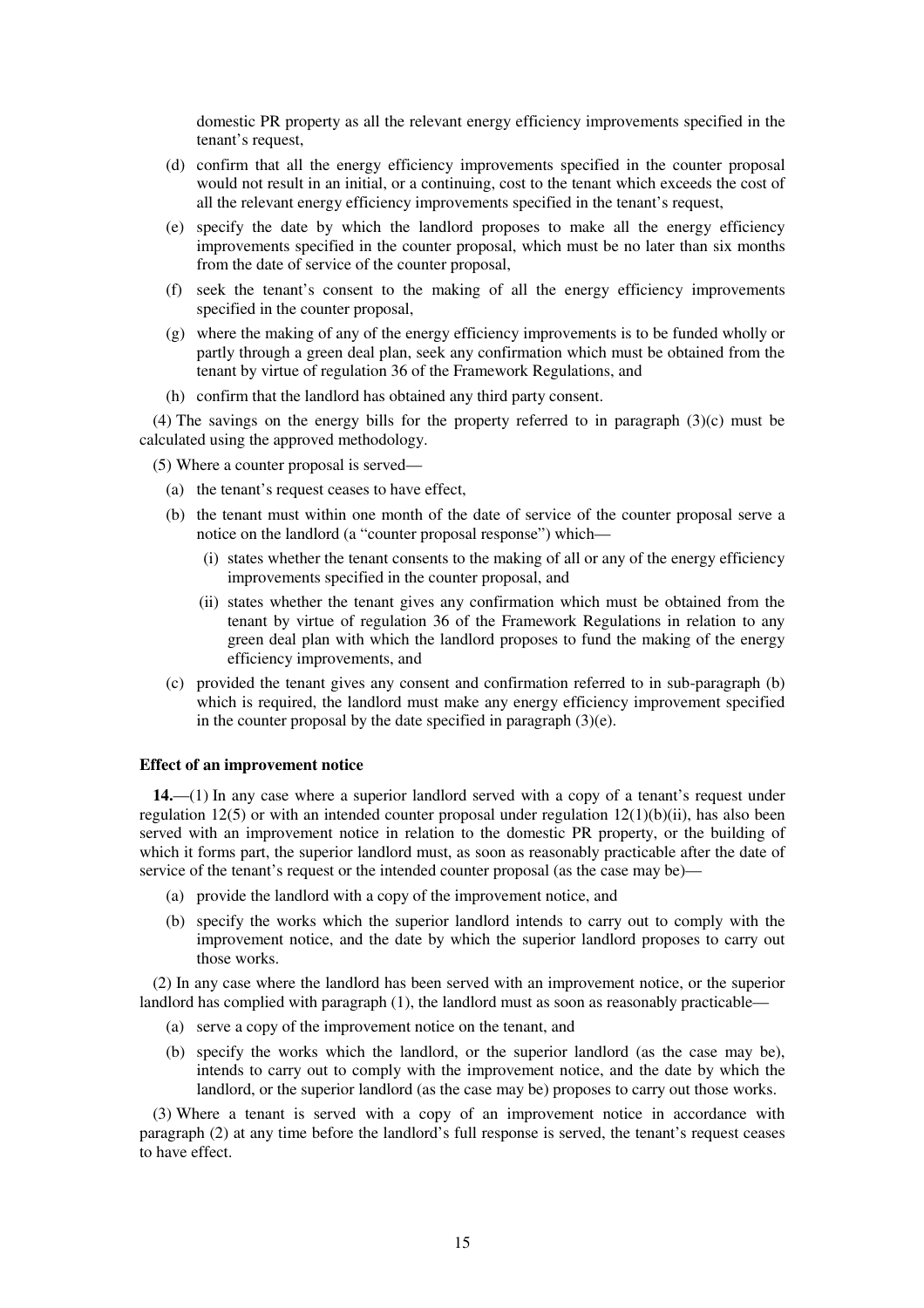#### CHAPTER 3

#### Exemptions

#### **Consent exemption**

**15.** Regulations 10(1) and 11(1) do not require a landlord, or a superior landlord (as the case may be), to consent to the making of a relevant energy efficiency improvement specified in a tenant's request where, despite reasonable efforts by the landlord, or the superior landlord (as the case may be), any third party consent has been—

- (a) refused, or
- (b) granted subject to a condition with which the landlord, or the superior landlord (as the case may be), cannot reasonably comply.

#### **Devaluation exemption**

**16.** Regulations 10(1) and 11(1) do not require a landlord, or a superior landlord (as the case may be), to consent to the making of—

- (a) a relevant energy efficiency improvement, or
- (b) a combination of two or more relevant energy efficiency improvements,

specified in a tenant's request where a report prepared by an independent surveyor states that the relevant energy efficiency improvement, or combination of relevant energy efficiency improvements (as the case may be), would result in a reduction of more than 5% in the market value of the domestic PR property, or of the building of which it forms part.

## CHAPTER 4

#### Enforcement

#### **Application to the First-tier Tribunal**

**17.**—(1) In any case where a tenant has served a tenant's request, the tenant may apply to the First-tier Tribunal on the grounds that—

- (a) the landlord failed to serve a landlord's initial response, or a landlord's full response, in accordance with regulation 12,
- (b) the landlord refused consent to the making of a relevant energy efficiency improvement specified in the tenant's request other than in accordance with these Regulations,
- (c) the landlord's counter proposal fails to comply with regulation 13, or
- (d) the landlord served a counter proposal and the tenant gave any consent and confirmation referred to in regulation  $13(5)(b)$  which was required, but the energy efficiency improvement specified in the landlord's counter proposal was not made by the date specified in accordance with regulation 13(3)(e).

(2) In any case where a superior landlord was served in accordance with regulation 12(5), the tenant may apply to the First-tier Tribunal on the grounds that the superior landlord refused consent to the making of a relevant energy efficiency improvement specified in the tenant's request other than in accordance with these Regulations.

#### **Determination of an application**

**18.**—(1) The First-tier Tribunal must determine whether—

- (a) the landlord's, or the superior landlord's, refusal of consent,
- (b) the landlord's initial response,
- (c) the landlord's full response,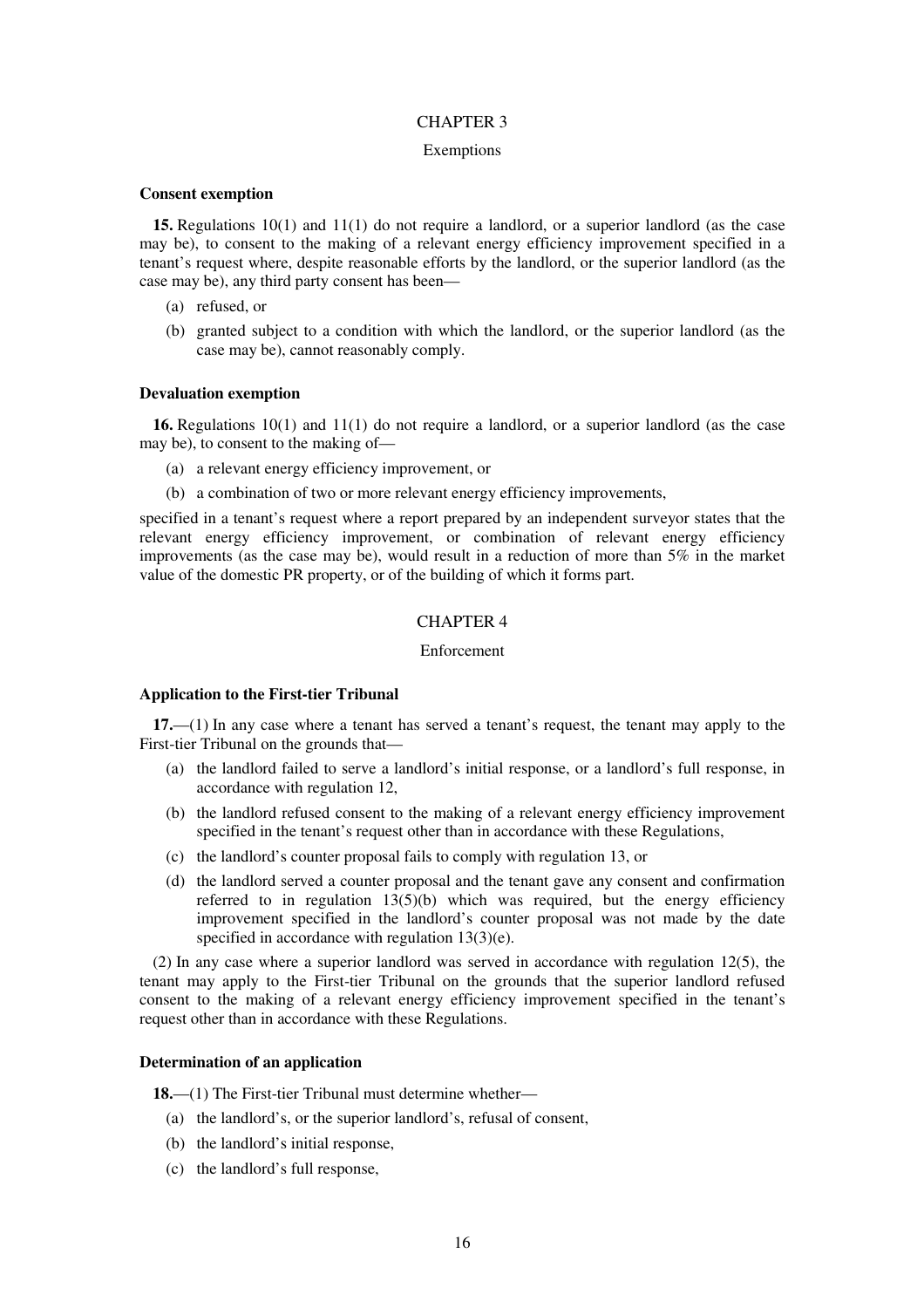- (d) the counter proposal, or
- (e) the landlord's failure to make energy efficiency improvements specified in a counter proposal,

failed to comply with these Regulations.

(2) If the First-tier Tribunal determines that the landlord, or the superior landlord (as the case may be), has failed to comply with these Regulations in any manner referred to in paragraph (1), the First-tier Tribunal may by Order consent to the making of any relevant energy efficiency improvement specified in the tenant's request.

# PART 3

## Minimum level of energy efficiency

## CHAPTER 1

## Interpretation of Part 3

#### **Domestic PR property**

**19.**—(1) For the purposes of this Part, "domestic PR property" means a property which falls within section  $42(1)(a)$  of the Act, subject to paragraph (2).

- (2) A property is not a domestic PR property if—
	- (a) it was not required, and is not part of a building which was required, to have an energy performance certificate(**a**) by the Energy Performance of Buildings (Certificates and Inspections) (England and Wales) Regulations 2007, and
	- (b) it is not required, and is not part of a building which is required, to have an energy performance certificate by the Building Regulations 2010 or the EPB Regulations.

#### **Non-domestic PR property**

<u>.</u>

**20.**—(1) For the purposes of this Part, "non-domestic PR property" means a property which falls within section  $42(1)(b)$  of the Act, subject to paragraphs (2) and (3).

(2) A property is not a non-domestic PR property if—

- (a) it was not required, and is not part of a building which was required, to have an energy performance certificate by the Energy Performance of Buildings (Certificates and Inspections) (England and Wales) Regulations 2007, and
- (b) it is not required, and is not part of a building which is required, to have an energy performance certificate by the Building Regulations 2010 or the EPB Regulations.
- (3) A property is not a non-domestic PR property if it is let—
	- (a) on a tenancy granted for a term certain not exceeding six months, unless—
		- (i) the tenancy agreement contains provision for renewing the term or for extending it beyond six months from its beginning, or
		- (ii) at the time when the tenancy is granted, the tenant has been in occupation for a continuous period which exceeds 12 months, or
	- (b) on a tenancy granted for a term certain of 99 years or more.

<sup>(</sup>**a**) "Energy performance certificate" has the meaning given in sections 43(4) and 49(4) of the Act. That is, by virtue of section 42(3) of the Act, the meaning given in the Energy Performance of Buildings (Certificates and Inspections) (England and Wales) Regulations 2007 (S.I. 2007/991). Those Regulations were revoked and replaced by the Energy Performance of Buildings (England and Wales) Regulations 2012, regulation 2(1) of which contains the definition of energy performance certificate.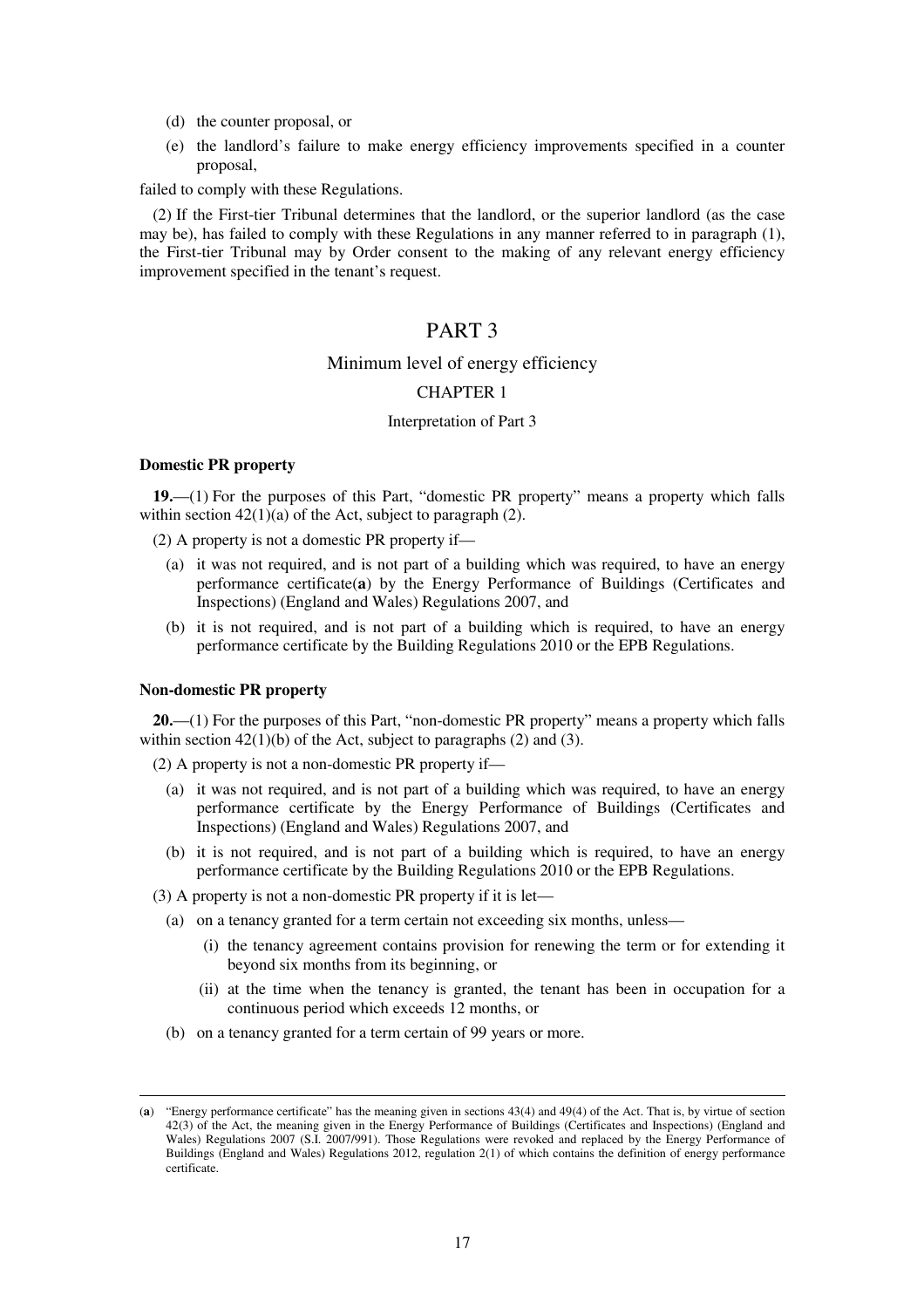## **Landlord and tenant**

**21.** For the purposes of this Part—

- (a) "tenant" means a person to whom—
	- (i) a domestic PR property is let on a tenancy which falls within section  $42(1)(a)$  of the Act, or
	- (ii) a non-domestic PR property is let,
- (b) "landlord" means a person who lets, or proposes to let—
	- (i) a domestic PR property on a tenancy which falls within section  $42(1)(a)$  of the Act, or
	- (ii) a non-domestic PR property.

#### **Sub-standard property**

**22.** For the purposes of this Part—

- (a) a domestic PR property, or a non-domestic PR property, is "sub-standard" where the valid energy performance certificate expresses the energy performance indicator of the property as being below the minimum level of energy efficiency,
- (b) "minimum level of energy efficiency", in relation to a domestic PR property and a nondomestic PR property, means an energy performance indicator of band E,
- (c) an energy performance certificate for a property is "valid" where—
	- (i) it was entered on the register required to be maintained by regulation 27(1) of the EPB Regulations no more than 10 years before the date on which it is relied on for the purposes of these Regulations, and
	- (ii) no other energy performance certificate for the property has since been entered on that register.

## CHAPTER 2

Domestic PR property falling below the minimum level of energy efficiency

### **Prohibition on letting of sub-standard property**

**23.**—(1) A landlord of a sub-standard domestic PR property must not let the property unless regulation 25, or one or more of the exemptions in Chapter 4, applies.

(2) For the purposes of paragraph (1), "let the property" means—

- (a) on or after 1st April 2018, grant a new tenancy which falls within section  $42(1)(a)$  of the Act, or let the property on such a tenancy as a result of an extension or renewal of an existing tenancy, or
- (b) on after 1st April 2020, continue to let the property on such a tenancy.

#### **Relevant energy efficiency improvements**

24.—(1) For the purposes of this Part, "relevant energy efficiency improvements" in relation to a domestic PR property has the meaning given in section 43(4) of the Act, subject to paragraphs (2) to (4).

(2) Subject to paragraph (3), for the purposes of paragraph (a) in the definition of "relevant energy efficiency improvements" in section 43(4) of the Act, a relevant energy efficiency improvement is an energy efficiency improvement—

(a) which—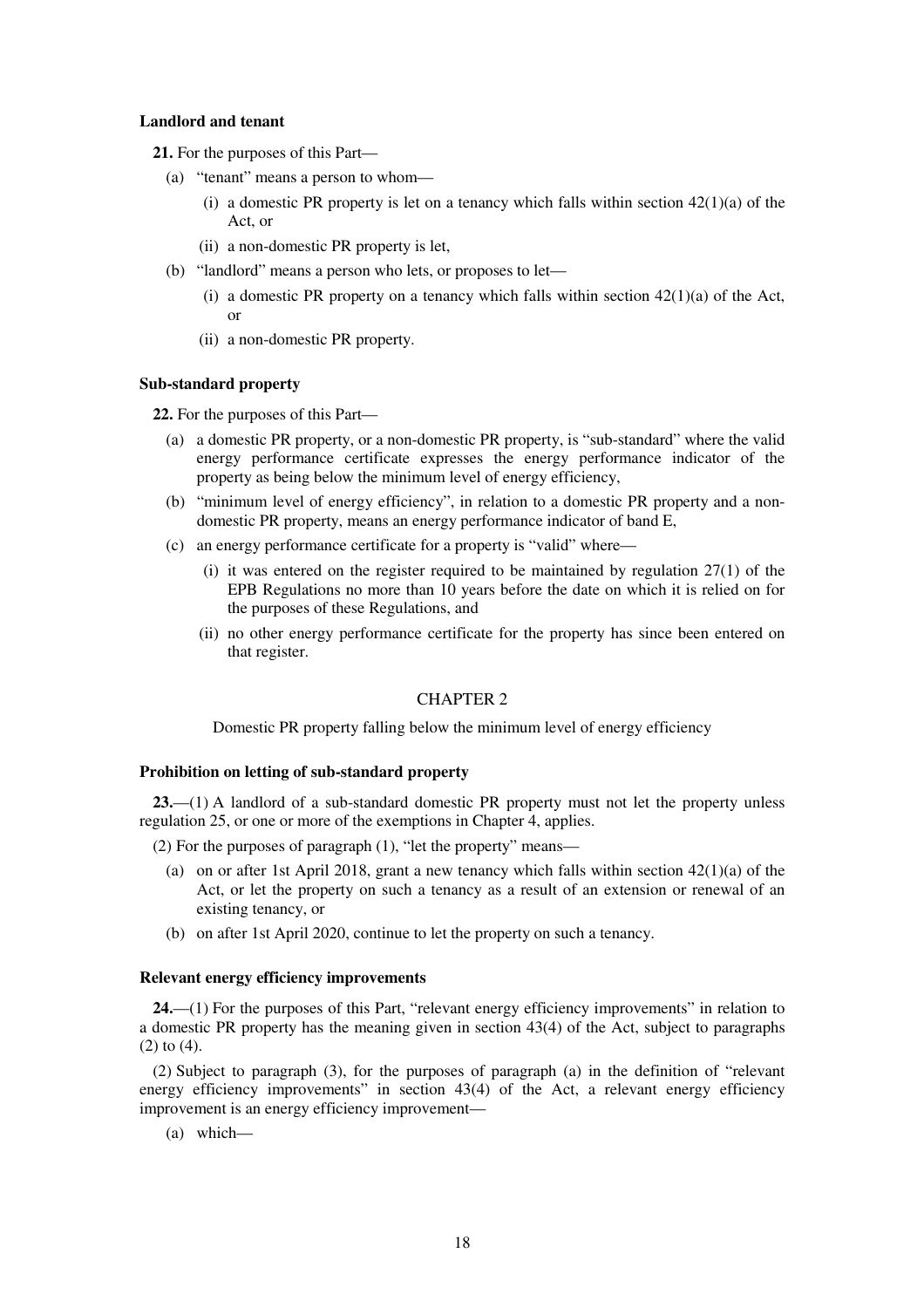- (i) falls within sub-paragraph (a) of the definition of "energy efficiency improvement" in regulation 2(1) and is listed in the Schedule to the Green Deal (Qualifying Energy Improvements) Order 2012, and
- (ii) identified as a recommended improvement for that property in a green deal report, a recommendation report, or a report prepared by a surveyor, or
- (b) which falls within sub-paragraph (b) of the definition of "energy efficiency improvement" in regulation 2(1).

(3) An energy efficiency improvement which falls within any of paragraphs (d), (n) or (v) of the Schedule to the Green Deal (Qualifying Energy Improvements) Order 2012 is not a relevant energy efficiency improvement where the landlord has obtained a written opinion from—

- (a) a relevant person, or
- (b) an independent installer of the energy efficiency improvement in question who meets the relevant installer standards,

advising that it is not an appropriate improvement, due to its potential negative impact on the fabric or structure of the domestic PR property, or the building of which it forms part, and the landlord has registered information in accordance with regulation 36(2).

 $(4)$  For the purposes of paragraph  $(b)(iv)$  in the definition of "relevant energy efficiency" improvements" in section 43(4) of the Act, an energy efficiency improvement is a relevant energy efficiency improvement where the cost of purchasing and installing it—

- (a) can be wholly financed, at no cost to the landlord, by means of funding provided by central government, a local authority, or any other person, or
- (b) can be wholly financed by a combination of two or more of the financial arrangements in paragraph (a), and paragraph  $(b)(i)$  to (iii) in the definition of "relevant energy efficiency improvements" in section 43(4) of the Act.

### **Relevant energy efficiency improvements undertaken**

**25.**—(1) Subject to paragraph (2), this regulation applies where—

- (a) the landlord of a sub-standard domestic PR property has made all the relevant energy efficiency improvements for the property, or
- (b) there are no relevant energy efficiency improvements that can be made to the property.

(2) This regulation applies for a period of five years starting with the date on which the landlord registers information in accordance with regulation 36(2).

#### **Sub-standard property let in breach of these Regulations**

**26.** In any case where a landlord lets, or continues to let, a domestic PR property in breach of regulation 23, that breach does not affect the validity or enforceability of any provision of the tenancy.

#### CHAPTER 3

Non-domestic PR property falling below the minimum level of energy efficiency

#### **Prohibition on letting of sub-standard non-domestic PR property**

**27.**—(1) A landlord of a sub-standard non-domestic PR property must not let the property unless regulation 29, or one or more of the exemptions in Chapter 4, applies.

(2) For the purposes of paragraph (1), "let the property" means—

(a) on or after 1st April 2018, grant a new tenancy which falls within section  $42(1)(b)$  of the Act, or let the property on such a tenancy as a result of an extension or renewal of an existing tenancy, or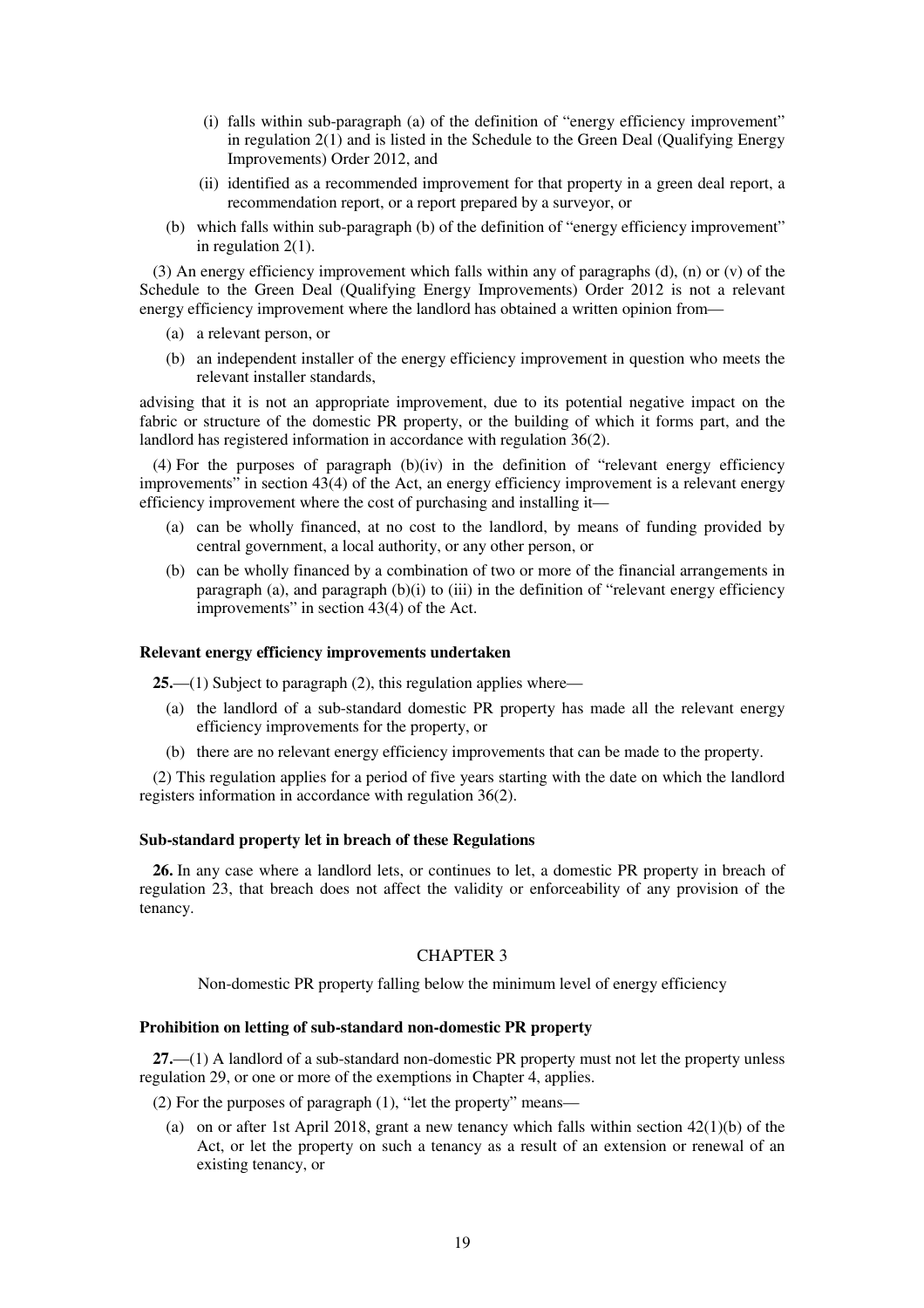(b) on or after 1st April 2023, continue to let the property on such a tenancy.

#### **Relevant energy efficiency improvements**

28.—(1) For the purposes of this Part, "relevant energy efficiency improvements" in relation to a non-domestic PR property has the meaning given in section 49(4) of the Act, subject to paragraphs (2) to (4).

(2) Subject to paragraph (3), for the purposes of paragraph (a) in the definition of "relevant energy efficiency improvements" in section 49(4) of the Act, a relevant energy efficiency improvement is an energy efficiency improvement—

- (a) which is listed in—
	- (i) the Schedule to the Green Deal (Qualifying Energy Improvements) Order 2012, or
	- (ii) Table 6 of the Building Regulations Approved Document L2B(**a**), and
- (b) has been identified as a recommended improvement for that property in a green deal report, a recommendation report, or a report prepared by a surveyor.

(3) An energy efficiency improvement which falls within any of paragraphs (d), (n) or (v) of the Schedule to the Green Deal (Qualifying Energy Improvements) Order 2012 is not a relevant energy efficiency improvement where the landlord has obtained a written opinion from—

- (a) a relevant person, or
- (b) an independent installer of the energy efficiency improvement in question who meets the relevant installer standards,

advising that it is not an appropriate improvement, due to its potential negative impact on the fabric or structure of the non-domestic PR property, or the building of which it forms part, and the landlord has registered information in accordance with regulation 36(2).

(4) For the purposes of paragraph (b)(ii) in the definition of "relevant energy efficiency improvements" in section 49(4) of the Act, an energy efficiency improvement listed in Table 6 of the Building Regulations Approved Document L2B is a relevant energy efficiency improvement for a property where the improvement would achieve a simple payback of seven years or less.

(5) A relevant energy efficiency improvement achieves "a simple payback of seven years or less", if it is calculated that the value of savings ("S") is the same as or greater than the calculated repayment cost ("R").

(6) For the purposes of paragraph (5), S is the value of savings on energy bills for the property that the relevant energy efficiency improvement is expected to achieve over a period of seven years beginning with the date of the completion of the installation of the improvement, calculated—

- (a) using the approved methodology,
- (b) using relevant energy prices.

(7) For the purposes of paragraph (5), R is the cost of the relevant energy efficiency improvement ("C"), multiplied by the interest rate factor ("F"), where—

(a) C is the sum of—

<u>.</u>

- (i) the cost of purchasing the improvement, and
- (ii) the cost of installing the improvement (including labour costs), calculated using labour and installation costs as at the date the calculation is made,

excluding value added tax, and

(b) F is calculated as follows—

<sup>(</sup>**a**) "Building Regulations Approved Document L2B: Conservation of fuel and power in existing buildings other than dwellings" ISBN 978 1 85946 327 7, published in December 2010.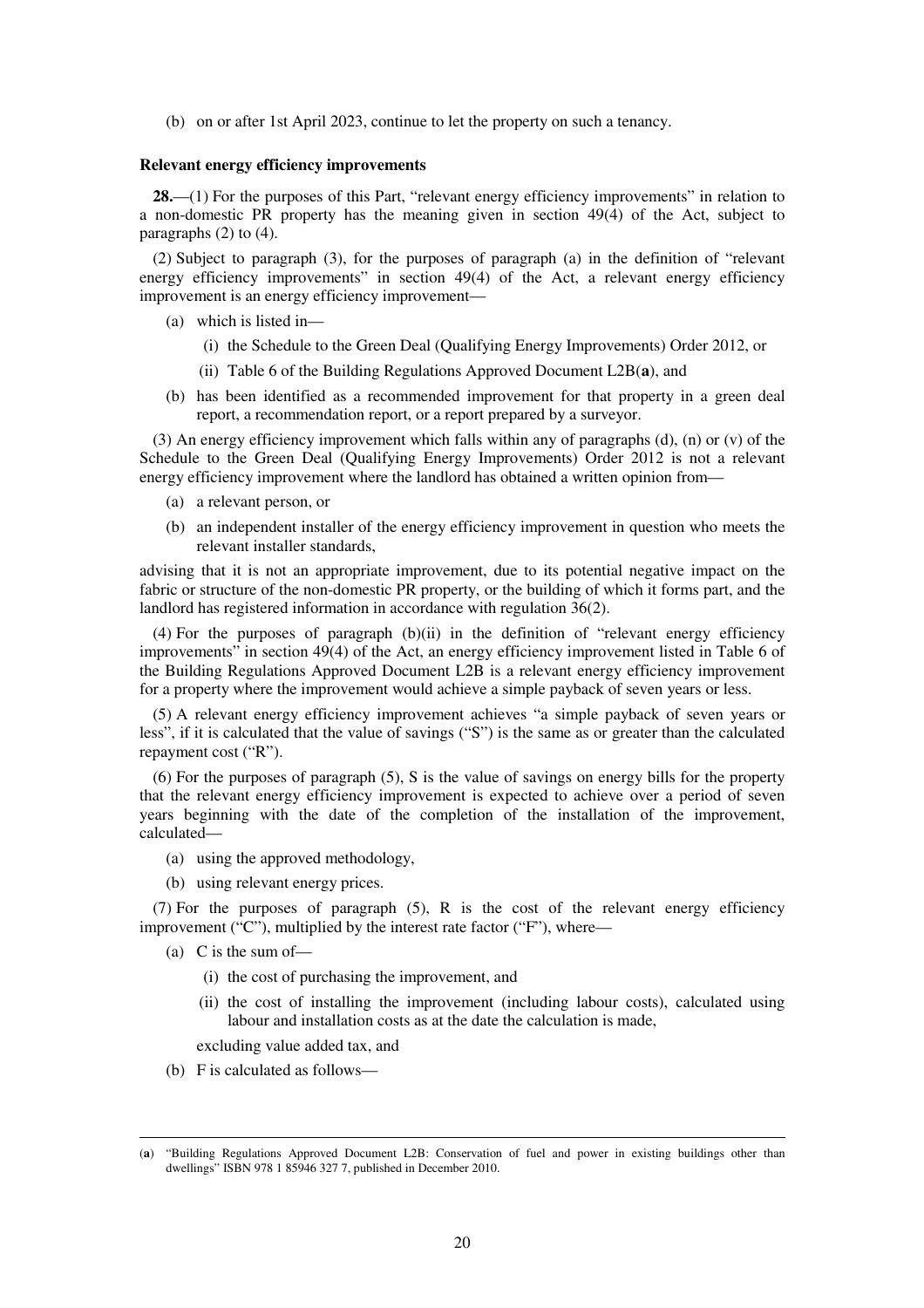$$
F = \frac{i}{1 - (1 + i)^{-7}} \times 7
$$

where *i* is the Bank of England base rate in force at the time of the calculation.

(8) For the purposes of paragraph (6), a "relevant energy price", in relation to a supply of energy to a property, means the "unit cost" of the supply of that energy to the property, excluding value added tax—

- (a) where the landlord has energy bills for the supply of that energy to the property for the 12 month period which ends on the date of the most recent energy bill for that supply, calculated by dividing the total cost of the supply of that energy for that 12 month period (including any fixed cost charged by the supplier of that energy), by the number of units supplied in that 12 month period,
- (b) where the landlord has energy bills for the supply of that energy to the property for a period of less than 12 months in the 15 month period which ends on the date that the calculation is made, calculated by—
	- (i) estimating the total cost of the supply of that energy for the 12 month period which ends on the date that the calculation is made (including any fixed cost charged by the supplier of that energy) ("EC"), and the number of units of that energy that would be supplied in that 12 month period ("EU"), based on those energy bills, and
	- (ii) dividing EC by EU, or
- (c) where the landlord has no energy bills for the supply of that energy to the property for the 12 month period which ends on the date the calculation is made, using the cost per unit for the supply of that energy charged by the landlord's current, or intended, supplier of that energy on the date the calculation is made.
- (9) In paragraph (7), "Bank of England base rate" means—
	- (a) the rate announced from time to time by the Monetary Policy Committee(**a**) of the Bank of England as the official dealing rate, being the rate at which the Bank is willing to enter into transactions for providing short term liquidity in the money markets, or
	- (b) where an order under section 19 of the Bank of England Act 1998 is in force, any equivalent rate determined by the Treasury under that section.

## **Relevant energy efficiency improvements undertaken**

**29.**—(1) Subject to paragraph (2), this regulation applies where—

- (a) the landlord of a sub-standard non-domestic PR property has made all the relevant energy efficiency improvements for the property, or
- (b) there are no relevant energy efficiency improvements that can be made to the property.

(2) This regulation applies for a period of five years starting with the date on which the landlord registers information in accordance with regulation 36(2).

#### **Sub-standard property let in breach of these Regulations**

<u>.</u>

**30.** In any case where a landlord lets, or continues to let, a non-domestic PR property in breach of regulation 27, that breach does not affect the validity or enforceability of any provision of the tenancy.

<sup>(</sup>**a**) The Monetary Policy Committee was constituted on a statutory basis by section 13 of the Bank of England Act 1998 (c.11).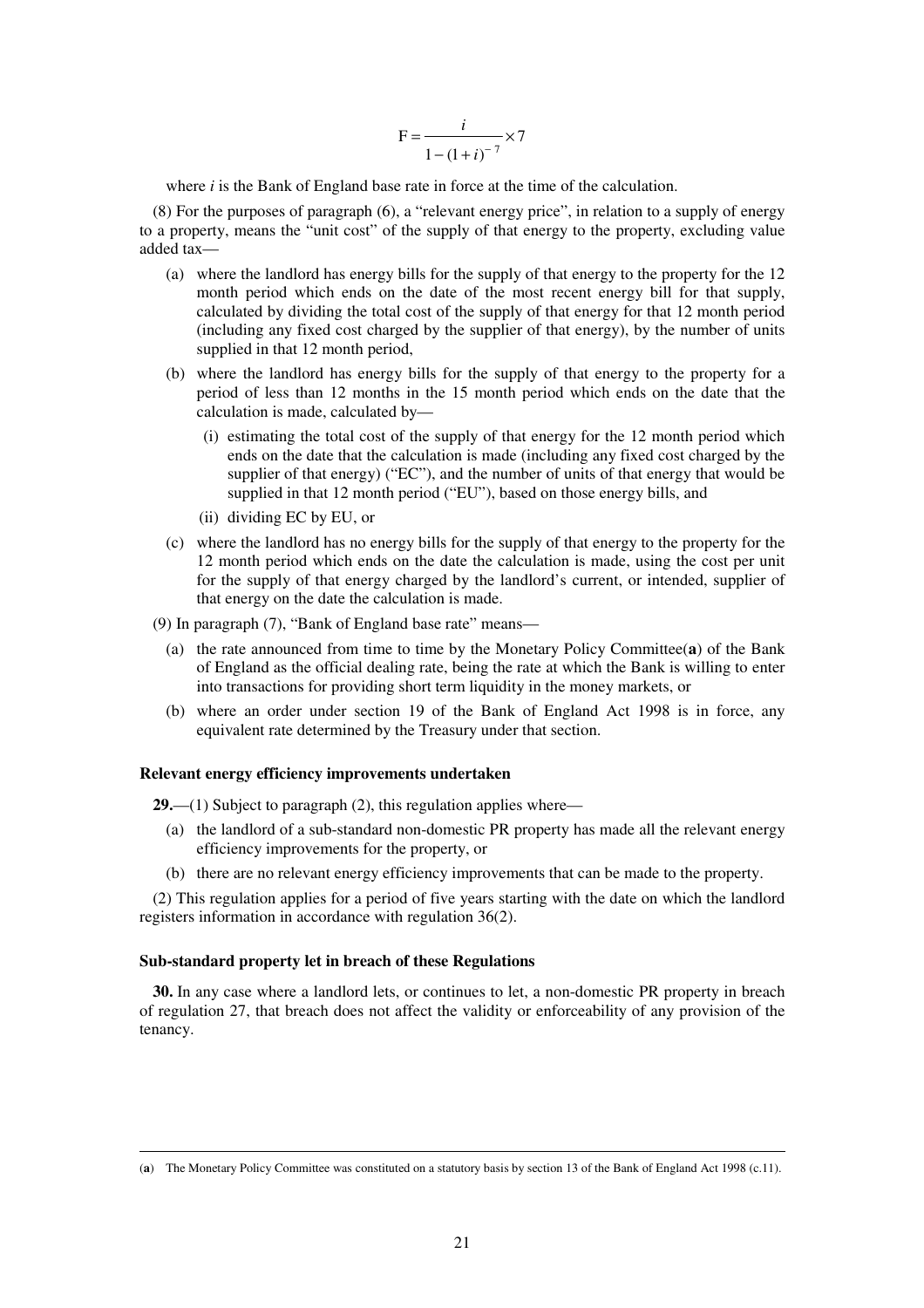### CHAPTER 4

#### Exemptions – domestic and non-domestic PR property

#### **Consent exemption**

**31.**—(1) Subject to paragraph (2), regulations 23 and 27 do not apply at any time when the landlord has, within the preceding five years, been unable to increase the energy performance indicator for the property to not less than the minimum level of energy efficiency as a result of—

- (a) the tenant refusing—
	- (i) consent to any relevant energy efficiency improvement being made, or
	- (ii) to give any confirmation which must be obtained from the tenant by virtue of regulation 36 of the Framework Regulations before any green deal plan with which the landlord proposed to fund the making of the relevant energy efficiency improvement could be entered into, or
- (b) despite reasonable efforts by the landlord to obtain third party consent, that consent having been—
	- (i) refused, or
	- (ii) granted subject to a condition with which the landlord cannot reasonably comply.

(2) A landlord may rely on the exemption in paragraph (1) only where the landlord has registered information in accordance with regulation 36(2).

#### **Devaluation exemption**

**32.**—(1) Subject to paragraph (3), regulations 23 and 27 do not apply at any time when, within the preceding five years, the landlord been unable to increase the energy performance indicator for the property to not less than the minimum level of energy efficiency because paragraph (2) applies.

(2) This paragraph applies where the landlord has not made a relevant energy efficiency improvement because the landlord has obtained a report prepared by an independent surveyor which states that making that relevant energy efficiency improvement would result in a reduction of more than 5% in the market value of the property, or of the building of which it forms part.

(3) A landlord may rely on the exemption in paragraph (1) only where the landlord has registered information in accordance with regulation 36(2).

#### **Temporary exemption in certain circumstances**

**33.**—(1) Subject to paragraph (5), regulations 23 and 27 do not apply to a landlord until six months after whichever is the later of—

- (a) the date on which the landlord becomes, or continues to be, the landlord of that property by virtue of any of the circumstances set out in paragraph (2), or
- (b) the date on which an order falling within paragraph (2)(f) is made.

(2) The circumstances referred to in paragraph (1) are—

- (a) the grant of a lease pursuant to a contractual obligation,
- (b) a tenant's insolvency, by virtue of the landlord having been the tenant's guarantor,
- (c) the landlord having been a guarantor, or a former tenant, who has exercised the right to obtain an overriding lease of a property pursuant to section 19 of the Landlord and Tenant (Covenants) Act 1995(**a**),
- (d) the deemed creation of a new lease by operation of law,

<sup>(</sup>**a**) 1995 c.30.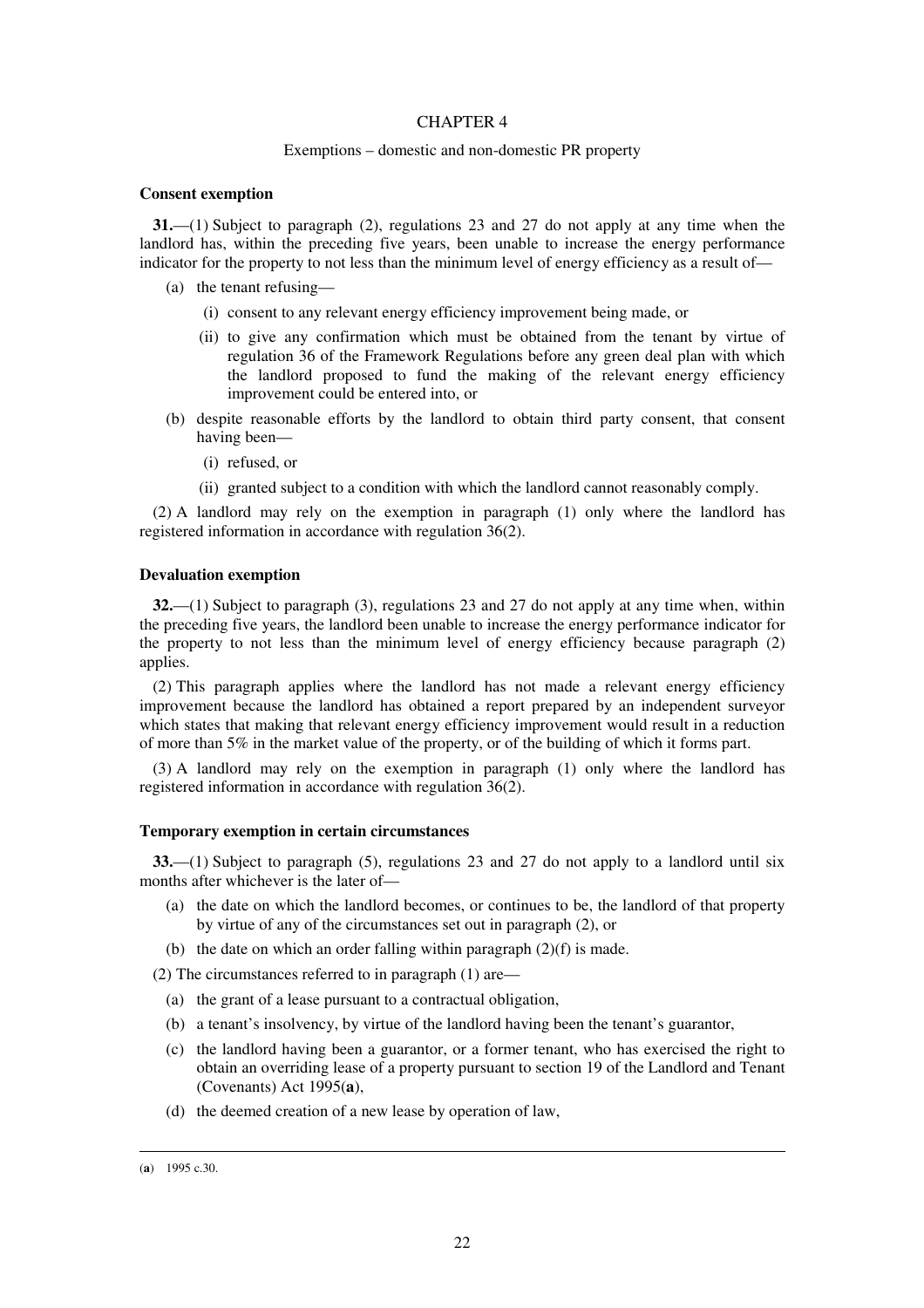- (e) the grant of a new lease pursuant to the provisions of Part 2 of the Landlord and Tenant Act 1954(**a**),
- (f) the grant of a lease by order of the court not falling within sub-paragraph (e).

(3) Subject to paragraph (5), regulation  $23(2)(b)$  and regulation  $27(2)(b)$  do not apply to a person until six months from the date on which the person becomes the landlord by virtue of the circumstances set out in paragraph (4).

(4) The circumstances referred to in paragraph (3) are—

- (a) the landlord became the landlord of the domestic PR property, or non-domestic PR property (as the case may be), on purchasing an interest in that property, and
- (b) on the date of the purchase, the property was let on an existing tenancy.

(5) A landlord may rely on a temporary exemption in paragraph (1) or paragraph (3) only where the landlord has registered information in accordance with regulation 36(2).

## CHAPTER 5

Enforcement Authorities and Compliance – domestic and non-domestic PR property

#### **Enforcement authorities**

**34.**—(1) In this Part "enforcement authority" means a local authority.

(2) An enforcement authority must enforce compliance with the requirements of this Part in relation to properties in its area.

## **Authorised officers**

**35.** Where an enforcement authority appoints an authorised officer of that enforcement authority to exercise its powers under this Chapter, except in this regulation any reference to an "enforcement authority" is to be read as including a reference to that authorised officer of that enforcement authority.

## **PRS Exemptions Register**

**36.**—(1) The Secretary of State must establish and maintain a system (the "PRS Exemptions Register") which enables—

- (a) information to be registered in accordance with paragraph (2) or regulation 37(2),
- (b) the Secretary of State and enforcement authorities to access information registered on it, and held on it, as necessary to enable them to carry out their functions under these Regulations, and
- (c) the Secretary of State to publish the following information relating to any domestic PR property, or non-domestic PR property, in respect of which information has been registered in accordance with paragraph (2)—
	- (i) the address of the property,
	- (ii) where the landlord is not an individual, the name of the landlord,
	- (iii) the exemption relied on,
	- (iv) a copy of the valid energy performance certificate for the property,
	- (v) the date on which information was registered in accordance with paragraph (2), and
- (d) every enforcement authority to publish information in accordance with regulation 39.

<sup>(</sup>**a**) 1954 c.56.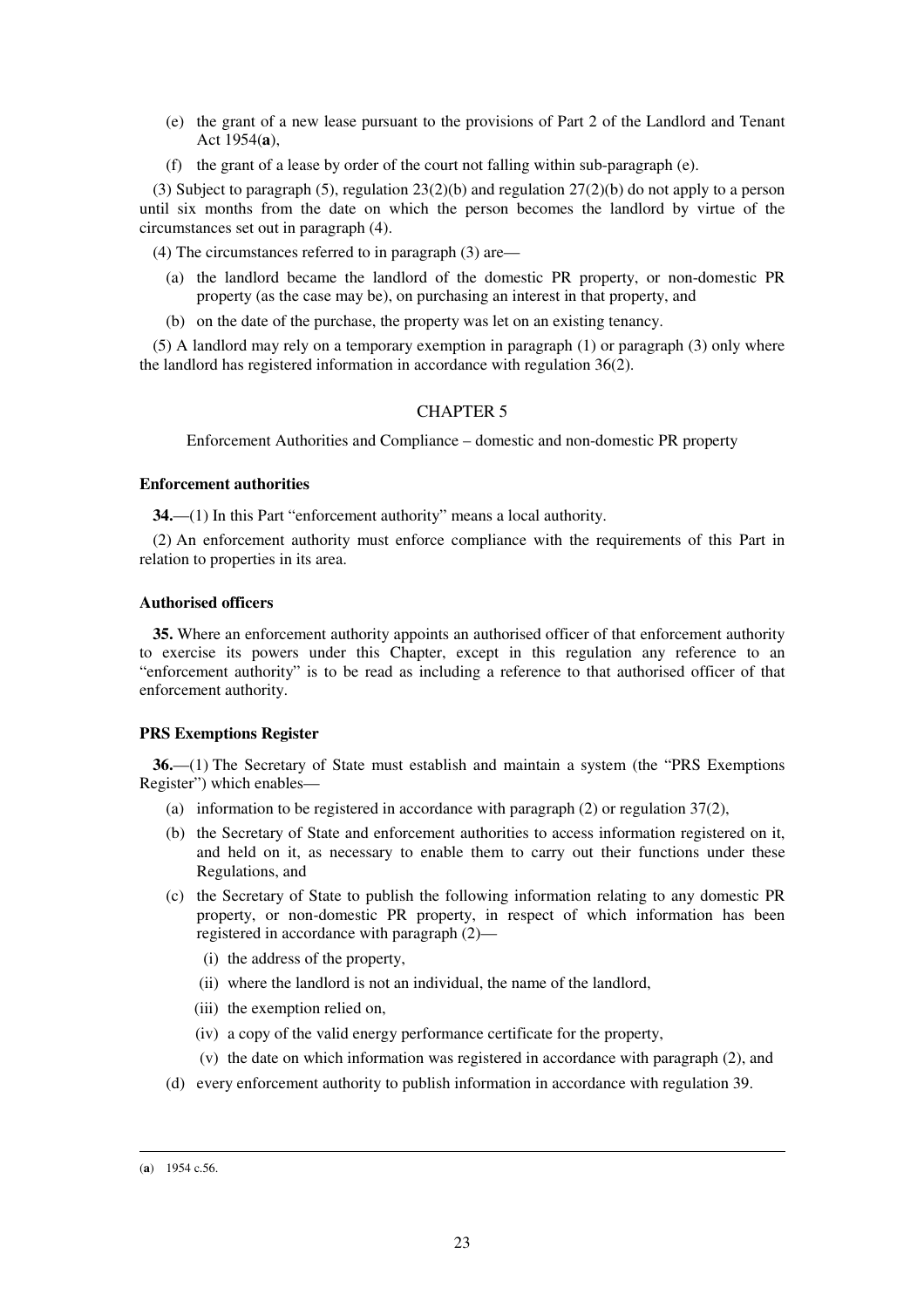(2) In any case where a landlord of a sub-standard domestic PR property, or a sub-standard nondomestic PR property, wishes to rely on one or more of the following regulations, the landlord must register the information set out in the Schedule on the PRS Exemptions Register—

- (a) regulation 24(3),
- (b) regulation 25,
- (c) regulation 28(3),
- (d) regulation 29,
- (e) regulation  $31(1)$ ,
- (f) regulation 32(1),
- (g) regulation  $33(1)$  or  $(3)$ .

#### **Compliance notices**

**37.**—(1) An enforcement authority may, on or after 1st April 2018, serve a notice (a "compliance notice") on a person ("L") who appears to it to be, or to have been at any time within the 12 months preceding the date of service of the compliance notice, in breach of one or more of the following—

- (a) regulation 23,
- (b) regulation 27,

requesting such information as it considers necessary to enable it to monitor compliance with this Part.

(2) A compliance notice may in particular request L to produce for inspection originals, or copies, of the following—

- (a) the energy performance certificate for the property which was valid at the time the property was let,
- (b) any other energy performance certificate for the property in L's possession,
- (c) any current tenancy agreement under which the property is let,
- (d) any qualifying assessment in relation to the property,
- (e) any other document which the enforcement authority considers necessary to enable it to carry out its functions under this Part,

and may request L to register copies of any of them on the PRS Exemptions Register

- (3) A compliance notice must specify—
	- (a) the name and address of the person to whom the documents or other information required must be provided, and
	- (b) the date by which they must be provided which must be no less than one month from the date on which the compliance notice is served.
- $(4)$  L must—
	- (a) comply with the compliance notice, and
	- (b) allow the enforcement authority to take copies of any original document produced.

(5) A compliance notice may be varied or revoked in writing at any time by the enforcement authority that issued it.

(6) An enforcement authority may take into account any information held by it, whether or not provided to it in accordance with this regulation, in determining whether L has complied with this Part.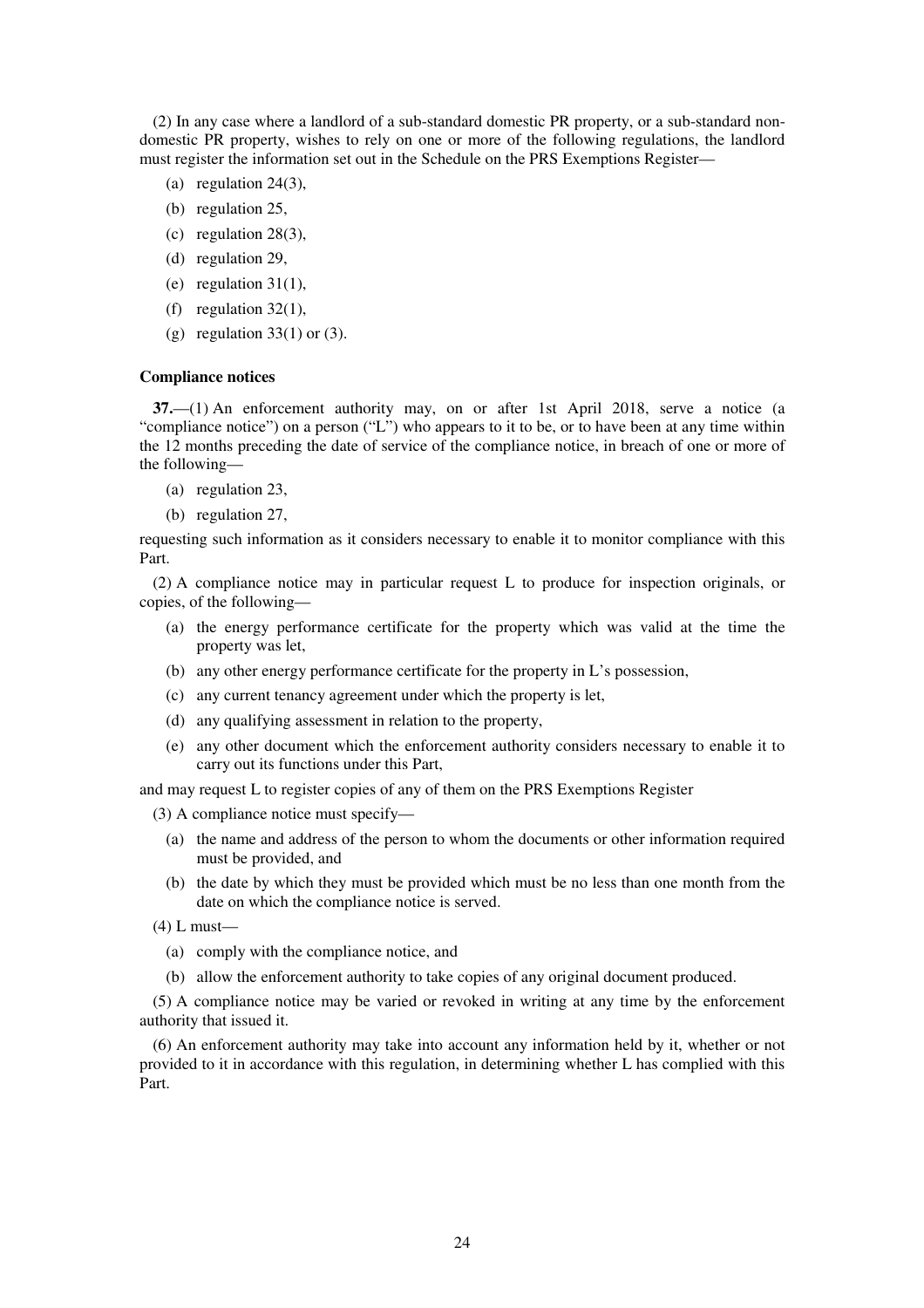## CHAPTER 6

#### Penalties – domestic and non-domestic PR property

#### **Penalty notices**

**38.**—(1) An enforcement authority may, on or after 1st April 2018, serve a notice on L (a "penalty notice") in any case where it is satisfied that L is, or has been at any time in the 18 months preceding the date of service of the penalty notice, in breach of one or more of the following—

- (a) regulation 23,
- (b) regulation 27,
- (c) regulation  $37(4)(a)$ ,

imposing a financial penalty, a publication penalty, or both a financial penalty and a publication penalty, in accordance with this Chapter.

- (2) A penalty notice must—
	- (a) specify the provision of these Regulations which the enforcement authority believes L has breached,
	- (b) give such particulars as the enforcement authority considers necessary to identify the matters constituting the breach,
	- (c) specify—
		- (i) any action the enforcement authority requires L to take to remedy the breach,
		- (ii) the period within which such action must be taken,
	- (d) specify—
		- (i) the amount of any financial penalty imposed and, where applicable, how it has been calculated,
		- (ii) whether the publication penalty has been imposed,
	- (e) require L to pay any financial penalty within a period specified in the notice,
	- (f) specify the name and address of the person to whom any financial penalty must be paid and the method by which payment may be made,
	- (g) state the effect of regulations 42 to 45, and
	- (h) specify—
		- (i) the name and address of the person to whom a notice requesting a review in accordance with regulation 42 may be sent (and to whom any representations relating to the review must be addressed), and
		- (ii) the period within which such a notice may be sent.

(3) Each of the periods specified under paragraph  $(2)(c)$  and (e) must not be less than one month, beginning on the day on which the penalty notice is served.

(4) Where L fails to take the action required by a penalty notice within the period specified in that penalty notice in accordance with paragraph  $(2)(c)$ , the enforcement authority may issue a further penalty notice.

#### **Publication penalty**

**39.**—(1) In this Chapter, the "publication penalty" means publication on the PRS Exemptions Register of such of the following information in relation to a penalty notice as the enforcement authority decides—

- (a) where L is not an individual, L's name,
- (b) details of the breach of these Regulations in respect of which the penalty notice has been issued,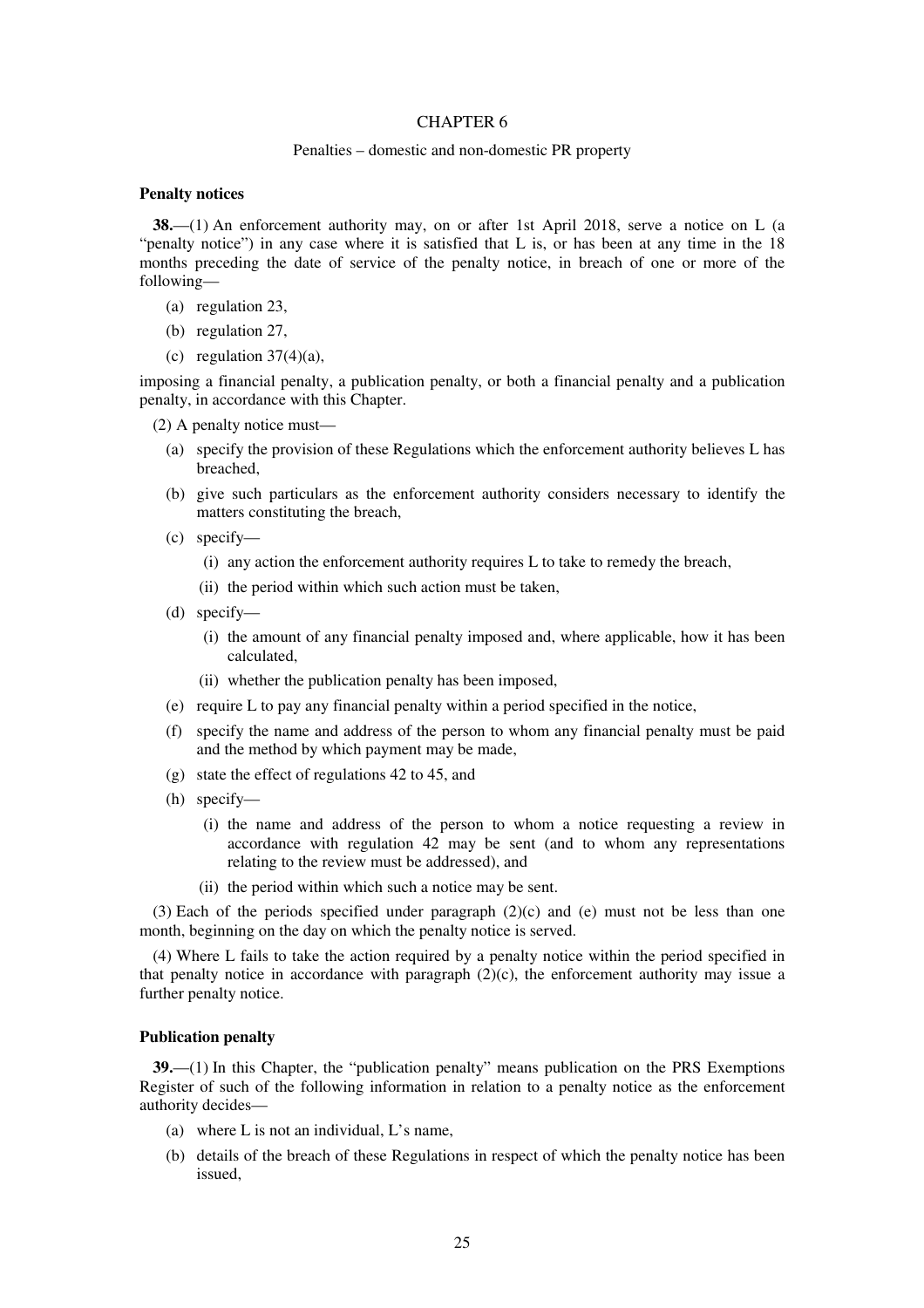- (c) the address of the property in relation to which the breach has occurred, and
- (d) the amount of any financial penalty imposed.

(2) The information in paragraph (1) must be published for a minimum period of 12 months, and may be published for such longer period as the enforcement authority may decide.

- (3) A publication penalty does not take effect until—
	- (a) the period specified for requesting a review under regulation  $38(2)(h)(ii)$  has expired or, where a review has been requested, the enforcement authority has not served notice of its decision under regulation  $42(2)(c)$ , and
	- (b) the period specified for any appeal against the penalty notice has expired or, where an appeal is made, until the appeal has been determined.

#### **Breaches in relation to domestic PR property**

**40.**—(1) The penalties set out in this regulation apply where L is, or was, the landlord of a domestic PR property.

(2) Where L has breached regulation 23 and, at the time the penalty notice is served has, or had, been in breach for less than three months, the penalties are—

- (a) a financial penalty not exceeding £2,000, and
- (b) the publication penalty.

(3) Where L has breached regulation 23 and, at the time the penalty notice is served has, or had, been in breach for three months or more, the penalties are—

- (a) a financial penalty not exceeding £4,000, and
- (b) the publication penalty.

(4) Where L has registered false or misleading information under regulation 36(2), the penalties are—

- (a) a financial penalty not exceeding £1,000, and
- (b) the publication penalty.

(5) Where L has failed to comply with a compliance notice in breach of regulation  $37(4)(a)$ , the penalties are—

- (a) a financial penalty not exceeding £2,000, and
- (b) the publication penalty.

(6) Where an enforcement authority imposes financial penalties on L in relation to a breach of regulation 23 in respect of a domestic PR property—

- (a) under paragraph (2) or (3), and
- (b) under one or both of paragraphs (4) and (5),

the total of the financial penalties imposed on L must be no more than £5,000.

#### **Breaches in relation to non-domestic PR property**

**41.**—(1) The penalties set out in this regulation apply where L is, or was, the landlord of a nondomestic PR property.

(2) Where L has breached regulation 27 and, at the time the penalty notice is served has, or had, been in breach for less than three months, the penalties are—

- (a) a financial penalty not exceeding whichever is the greater of—
	- (i) £5,000, and
	- (ii) 10% of the rateable value of the property,
	- provided that the financial penalty must not exceed £50,000, and
- (b) the publication penalty.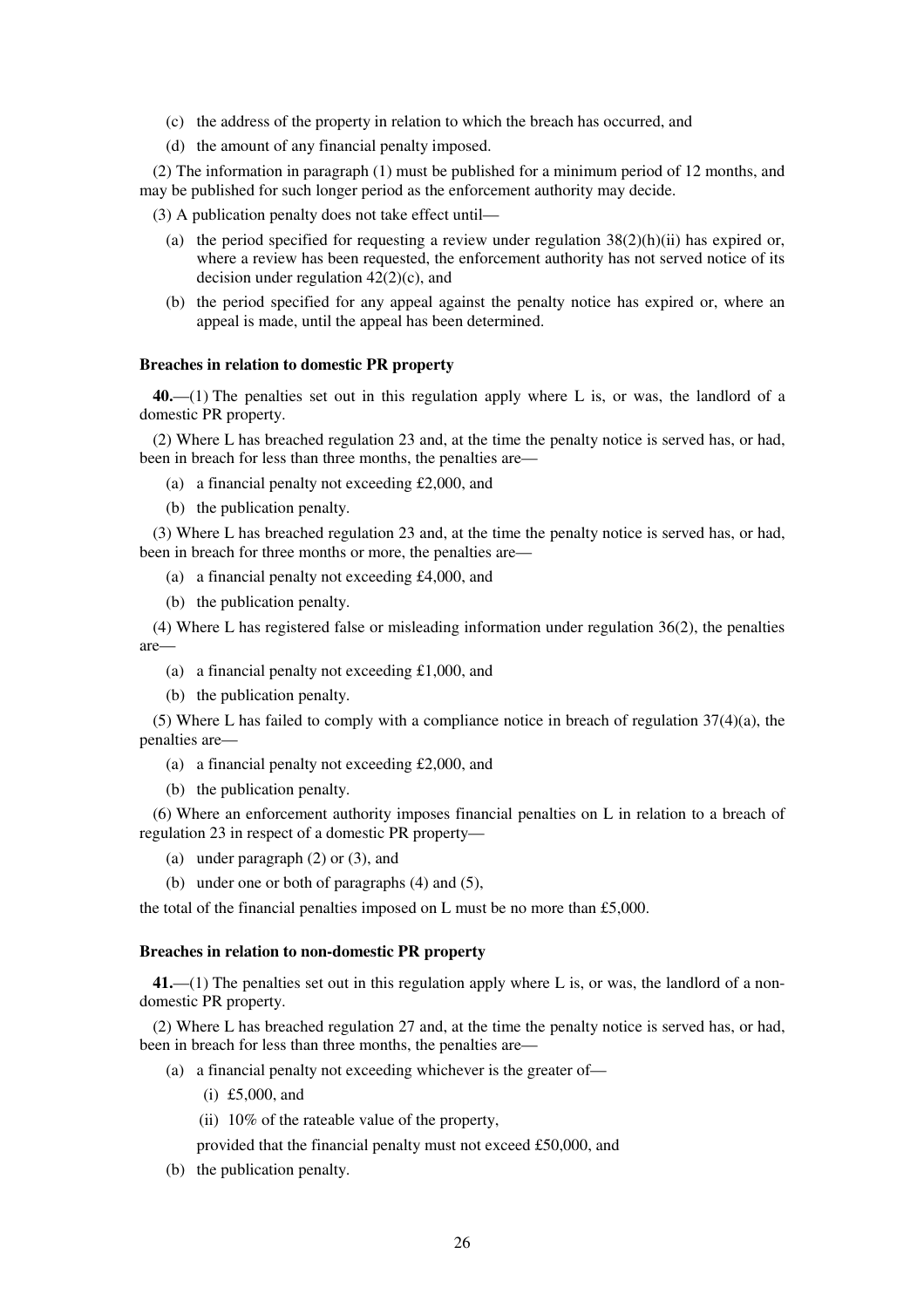(3) Where L has breached regulation 27 and, at the time the penalty notice is served has, or in the case of a former landlord, had been in breach for three months or more, the penalties are—

- (a) a financial penalty not exceeding whichever is the greater of—
	- (i) £10,000, and
	- (ii) 20% of the rateable value of the property,
	- provided that the financial penalty must not exceed £150,000, and
- (b) the publication penalty.

(4) Where L has registered false or misleading information under regulation 36(2), or has failed to comply with a compliance notice in breach of regulation  $37(4)(a)$ , the penalties are—

- (a) a financial penalty not exceeding £5,000, and
- (b) the publication penalty.
- (5) In this regulation—

"local non-domestic rating list" means a local non-domestic rating list maintained in accordance with section 41 of the Local Government Finance Act 1988(**a**),

"rateable value", in relation to a non-domestic PR property, means the rateable value shown for the property on a local non-domestic rating list at the time the penalty notice is served.

#### **Reviews, waiving and modification of penalties**

**42.**—(1) L may, within the period specified under regulation 38(2)(h)(ii), serve notice on the enforcement authority requesting a review of its decision to serve a penalty notice.

(2) Where L gives notice in accordance with paragraph (1), or where the enforcement authority decides to review its decision to serve a penalty notice in any other case, the enforcement authority must—

- (a) consider any representations made by L and all other circumstances of the case,
- (b) confirm or withdraw the penalty notice, and
- (c) serve notice of its decision to L.
- (3) If, on a review under paragraph (2), the enforcement authority—
	- (a) ceases to be satisfied that L committed the breach specified in the penalty notice,
	- (b) is satisfied that L took all reasonable steps and exercised all due diligence to avoid committing the breach specified in the penalty notice, or
	- (c) decides that in the circumstances of the case it was not appropriate for a penalty notice to be served on L,

the enforcement authority must serve a further notice on L withdrawing the penalty notice.

- (4) A notice confirming the penalty notice must state the effect of regulations 43 to 45.
- (5) On a review under paragraph (2), the enforcement authority may—
	- (a) waive a penalty,

- (b) allow the landlord additional time to pay any financial penalty,
- (c) substitute a lower financial penalty where one has already been imposed, or
- (d) modify the application of a publication penalty.

<sup>(</sup>**a**) 1988 c.41. Section 41 was amended by paragraphs 19 and 79(3) of Schedule 5 to the Local Government and Housing Act 1989 (c.42), paragraph 59 of Schedule 13 to the Local Government Finance Act 1992 (c.14), section 60(1) of the Local Government Act 2003 (c.26), and sections 29(2) to (5) and 30(2) of the Growth and Infrastructure Act 2013 (c.27).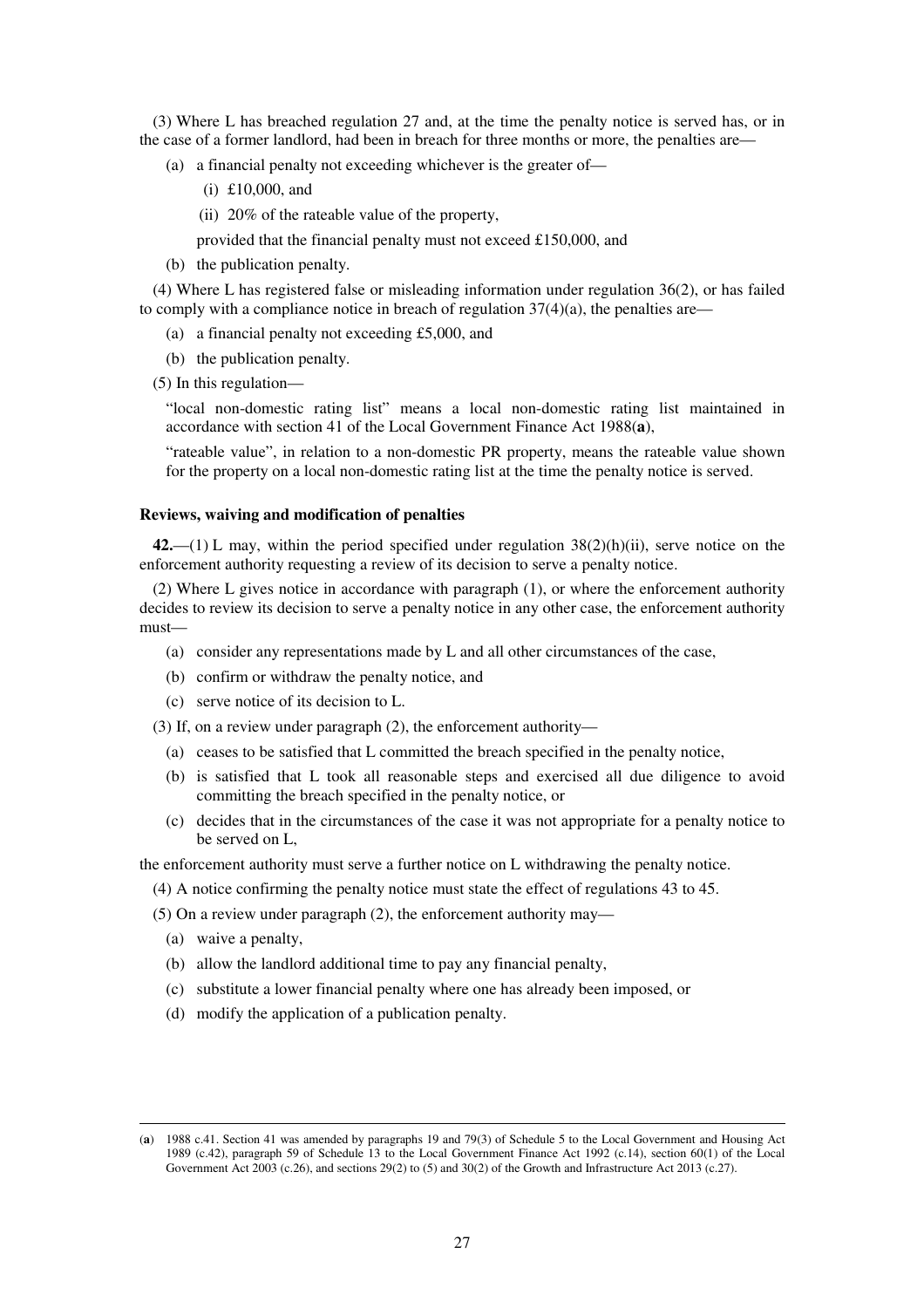## CHAPTER 7

Appeals and recovery of financial penalties – domestic and non-domestic PR property

## **Appeals**

**43.** If, after a review, a penalty notice is confirmed by the enforcement authority, L may appeal to the First-tier Tribunal on the grounds that—

- (a) the issue of the penalty notice was based on an error of fact,
- (b) the issue of the penalty notice was based on an error of law,
- (c) the penalty notice does not comply with a requirement imposed by these Regulations, or
- (d) in the circumstances of the case it was inappropriate for the penalty notice to be served on L.

## **Effect and determination of Appeal**

**44.**—(1) The bringing of an appeal suspends the penalty notice being appealed taking effect, pending determination or withdrawal of the appeal.

(2) The First-tier Tribunal may—

- (a) quash the penalty notice, or
- (b) affirm the penalty notice, whether in its original form or with such modification as it sees fit.

(3) If the penalty notice is quashed, the enforcement authority must repay any amount paid as a financial penalty in pursuance of the notice.

## **Recovery of financial penalty**

**45.**—(1) The amount of an unpaid financial penalty is recoverable from L as a debt owed to the enforcement authority unless the notice has been withdrawn or quashed.

(2) Proceedings for the recovery of the financial penalty may not be commenced—

- (a) before the expiry of the period specified for requesting a review under regulation  $38(2)(h)(ii)$ ,
- (b) where a review has been requested under regulation 42(1), before the enforcement authority has served notice of its decision under regulation 42(2)(c), and
- (c) where the enforcement authority has served a notice of its decision under regulation  $42(2)(c)$  confirming the penalty notice, before the expiry of the period within which L may appeal to the First-tier Tribunal.

(3) In proceedings for the recovery of a financial penalty, a certificate which—

- (a) purports to be signed by or on behalf of the person having responsibility for the financial affairs of the enforcement authority, and
- (b) states that payment of the financial penalty was or was not received by a date specified in the certificate,

is evidence of the facts stated.

*Name* Parliamentary Under Secretary of State Date Department of Energy and Climate Change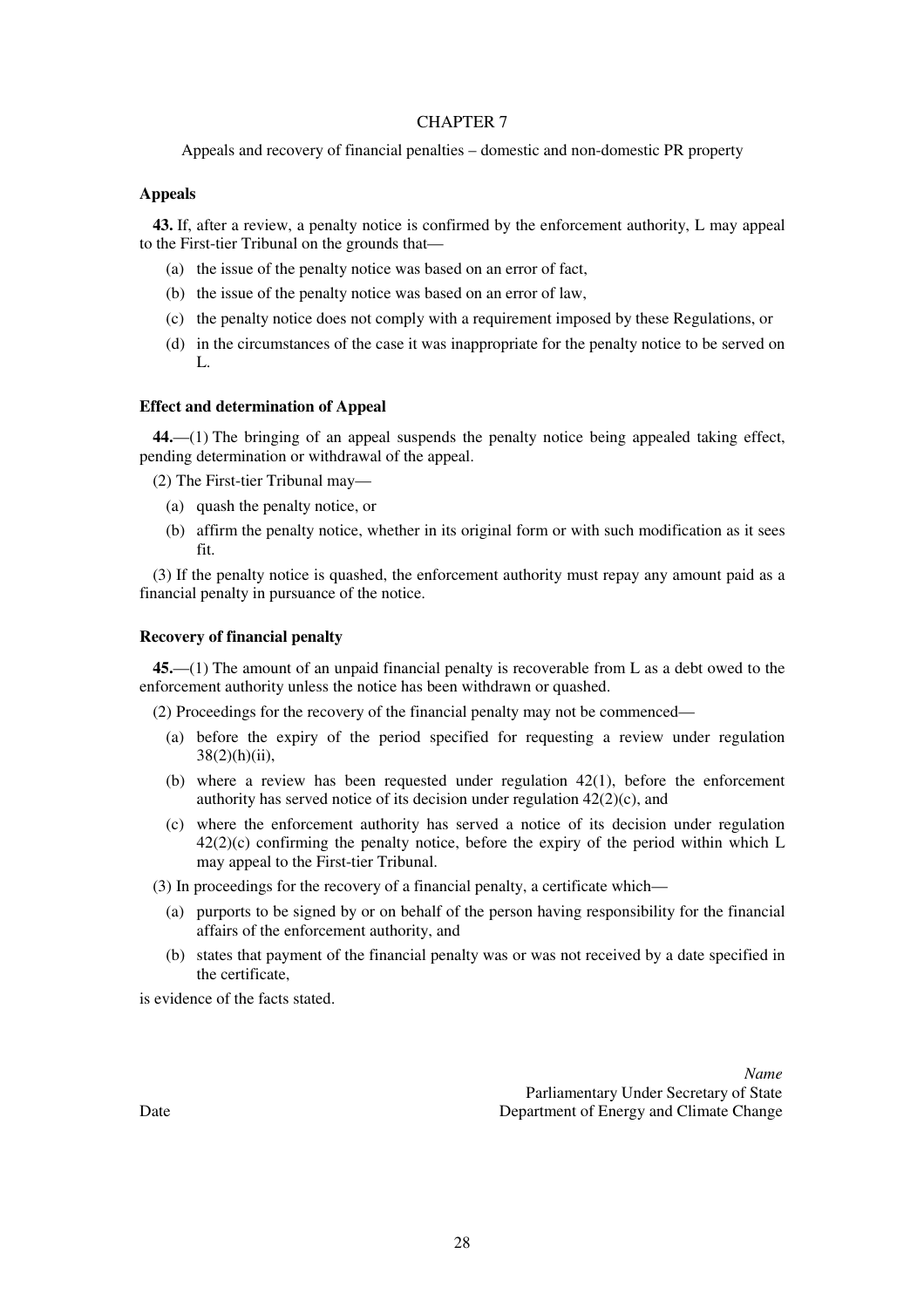# SCHEDULE Regulation 36(2)

# Information to be registered on the PRS Exemptions Register

**1.** The information referred to in regulation 36(2) to be registered where regulation 25 or regulation 29 applies is—

- (a) the name, address, email address and telephone number of the landlord,
- (b) the address of the property,
- (c) which provision or provisions of regulations 25 and 29 applies,
- (d) a copy of the valid energy performance certificate for the property,
- (e) details of any energy efficiency improvement identified as a recommended improvement for the property in a green deal report, a recommendation report, or a report prepared by a surveyor,
- (f) where the landlord relies on regulation  $25(a)$  or regulation  $29(a)$ , details of any relevant energy efficiency improvements undertaken and the date on which they were completed,
- (g) where the landlord has not made an energy efficiency improvement, in reliance on regulation 24(3) or regulation 28(3), a copy of any written opinion described in regulation 24(3) or regulation 28(3) (as appropriate),
- (h) where the landlord has not made an energy efficiency improvement which was identified as a recommended improvement for the property in a green deal report, a recommendation report, or a report prepared by a surveyor, on the grounds that it does not fall within the definition of "relevant energy efficiency improvements" in section 43(4) of the Act and regulation 24(4), or in section 49(4) of the Act, a copy of any evidence on which the landlord relies to demonstrate that the energy efficiency improvement is not a relevant energy efficiency improvement for the property, and
- (i) where the landlord has not made an energy efficiency improvement which was identified as a recommended improvement for that property in a green deal report, a recommendation report, or a report prepared by a surveyor, and which is listed in Table 6 of the Building Regulations Approved Document L2B, on the grounds that it would not achieve a simple payback of seven years or less—
	- (i) copies of three quotations for the cost of purchasing and installing the improvement from installers of that improvement who meet the relevant installer standards, which demonstrate that fact, and
	- (ii) the name of the responsible person (or, where two or more persons are the landlord, the name of the responsible person in relation to each landlord), and confirmation that the responsible person (or each of them) is satisfied of that fact.

**2.**—(1) The information referred to in regulation 36(2) to be registered where regulation 31(1) or regulation 32(1) applies is—

- (a) the name, address, email address and telephone number of the landlord,
- (b) the address of the property,
- (c) which of regulations  $31(1)$  and  $32(1)$  applies,
- (d) a copy of the valid energy performance certificate for the property,
- (e) where the landlord relies on regulation 31(1), a copy of any correspondence and documents evidencing that—
	- (i) consent was required and sought, and
	- (ii) consent was refused or granted subject to a condition with which the landlord could not reasonably comply,
- (f) where the landlord relies on regulation  $32(1)$ , a copy of any report described in paragraph (2) of that regulation.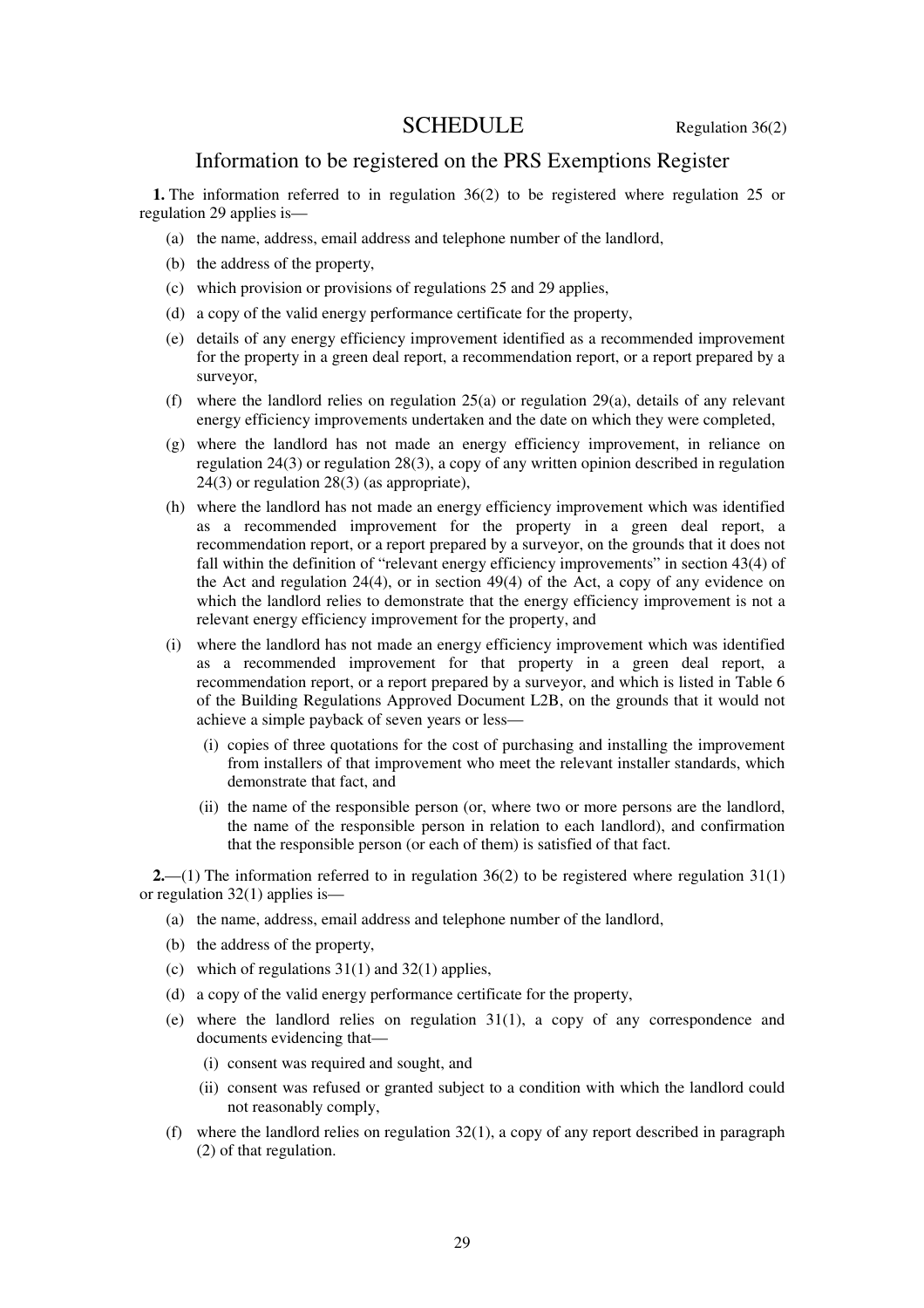(2) The information required by paragraph (1) must be registered before the landlord lets the property within the meaning of regulation 23 or regulation 27 (as the case may be).

**3.** The information referred to in regulation 36(2) to be registered where regulation 33(1) or (3) applies is—

- (a) the name, address, email address and telephone number of the landlord,
- (b) the address of the property,
- (c) whether paragraph (1) or (3) of regulation 33 applies,
- (d) a copy of any valid energy performance certificate for the property,
- (e) the date on which the landlord became, or continued to be, the landlord by virtue of a circumstance in regulation 33(2) or 33(4).

## **EXPLANATORY NOTE**

#### *(This note is not part of the Regulations)*

These Regulations introduce measures to improve the energy efficiency of certain private rented property ("PR property") in England and Wales.

Part 2 (*tenants' energy efficiency improvements*) comes into force on 1st April 2016, and enables the tenant of a domestic PR property (that is, a property let on an assured tenancy for the purposes of the Housing Act 1988, a property let on a regulated tenancy for the purposes of the Rent Act 1977, or a property let on a tenancy prescribed by the Energy Efficiency (Domestic Private Rented Property) Order 2015) to make a request to their landlord for the landlord's consent to the tenant making prescribed energy efficiency improvements to the property. The landlord, and any superior landlord whose consent is required before they can be made, must not unreasonably refuse consent to the improvements specified in a tenant's request, unless exemptions set out in the Regulations apply, or the landlord proposes alternative energy efficiency measures. The tenant may apply to the First-tier Tribunal on the ground that the landlord or superior landlord has failed to comply with obligations in relation to the tenant's request.

Part 3 (*minimum level of energy efficiency*) comes into force on 1st October 2016, and applies to domestic PR property, and to non-domestic PR property (that is property which is let under a tenancy and is not a dwelling). It prescribes a minimum level of energy efficiency for PR properties: that is, is an energy performance indicator (evidenced on the energy performance certificate for the property) of band E.

It provides that, subject to prescribed exceptions, a landlord of a domestic PR property must not grant a new tenancy of the property after 1st April 2018, and must not continue to let the property after 1st April 2020, where the energy performance of the property is below the minimum level; and that the landlord of a non-domestic PR property must not grant a new tenancy of the property after 1st April 2018, and must not continue to let the property after 1st April 2023, where the energy performance of the property is below the minimum level.

It makes provision for the enforcement of the requirements of Part 3 by local authorities. Landlords seeking to rely on a prescribed exemption when letting a PR property which falls below the minimum level of energy efficiency must register that exemption on the PRS Exemptions Register, maintained by the Secretary of State. Where a local authority considers that a landlord may be in breach of a requirement of Part 3, it may serve a compliance notice requiring the landlord to provide evidence to the local authority. Where a local authority is satisfied that a landlord is in breach, it may issue a penalty notice imposing a financial penalty, and a publication penalty (which consists of publishing the details of the breach on the PRS Exemptions Register). The landlord may request a review of the penalty notice by the local authority and, where a penalty notice is confirmed on review, may appeal against the imposition of the penalty notice to the First-tier Tribunal.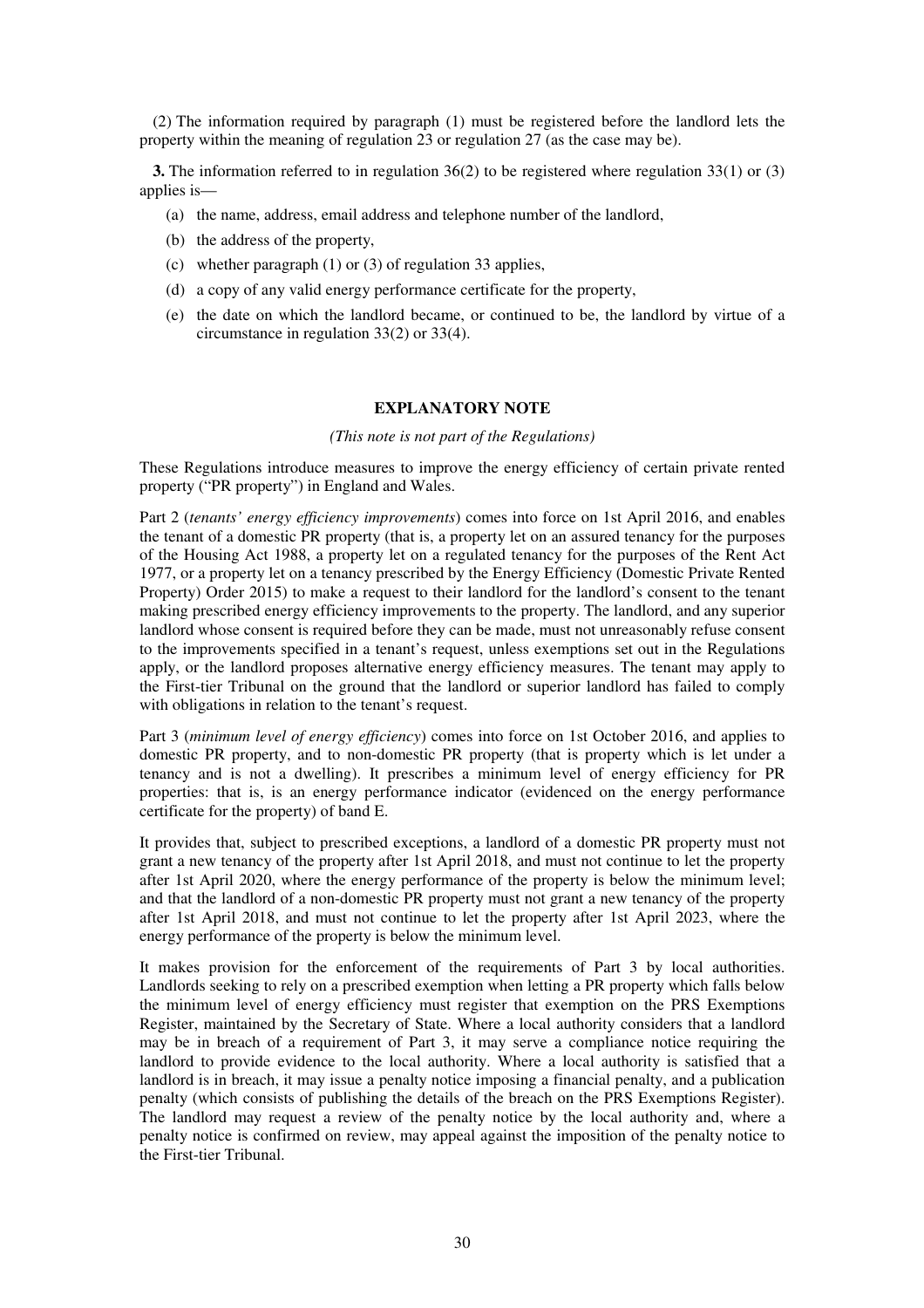Building Regulations Approved Document L2B: Conservation of fuel and power in existing buildings other than dwellings can be obtained from RIBA Bookshops Mail Order, at 15 Bonhill Street, London EC2P 2EA and at www.thenbs.com/buildingregs.

A full regulatory impact assessment of the effect that this instrument will have on the costs of business and the voluntary sector, is annexed to the Explanatory Memorandum which is available alongside these Regulations on www.legislation.gov.uk.

<sup>©</sup> Crown copyright 2015

Printed and published in the UK by The Stationery Office Limited under the authority and superintendence of Carol Tullo, Controller of Her Majesty's Stationery Office and Queen's Printer of Acts of Parliament.